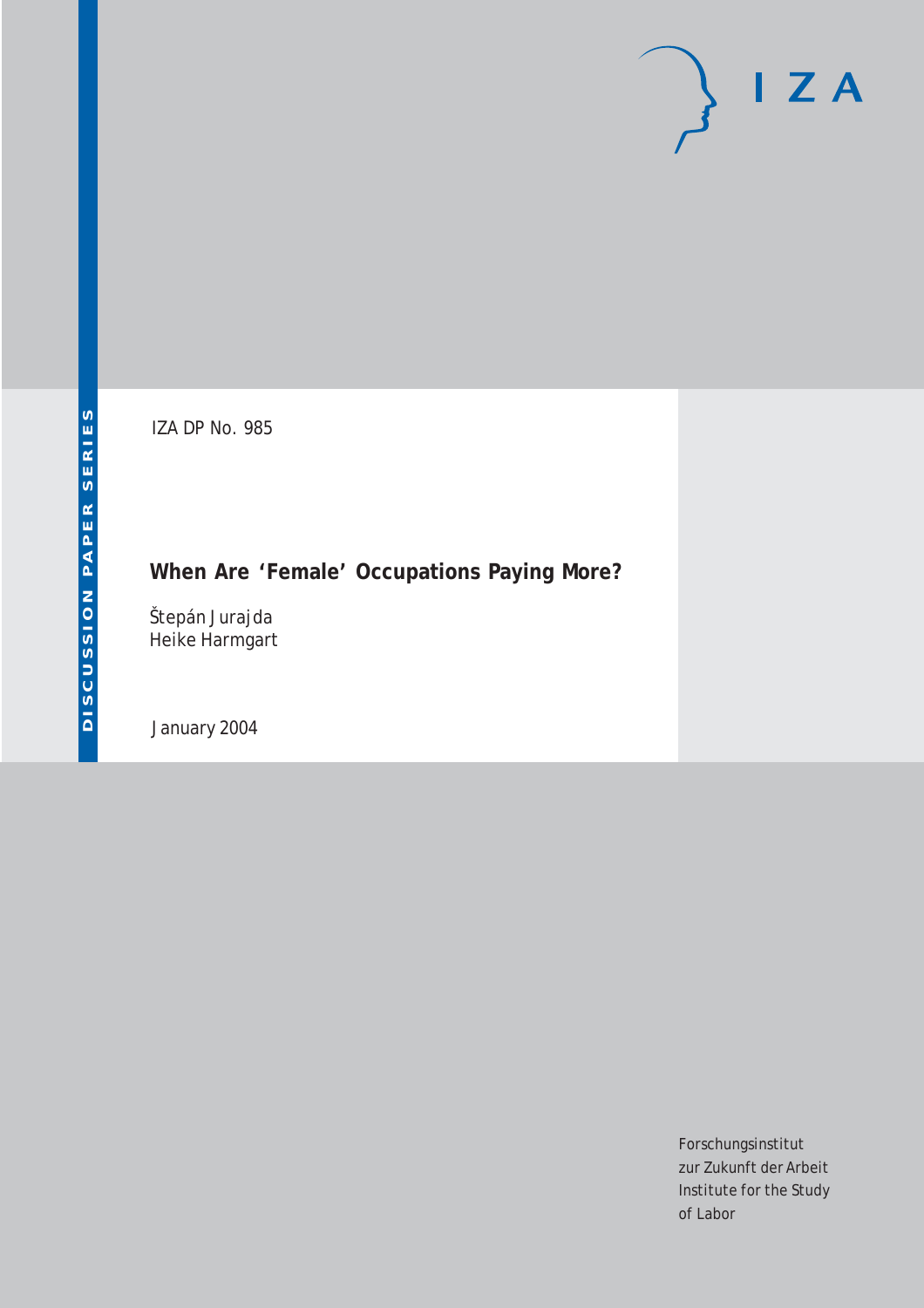# **When Are 'Female' Occupations Paying More?**

## **Štěpán Jurajda**

*CERGE-EI, CEPR WDI and IZA Bonn* 

### **Heike Harmgart**

*Humboldt University, Berlin* 

Discussion Paper No. 985 January 2004

IZA

P.O. Box 7240 D-53072 Bonn **Germany** 

Tel.: +49-228-3894-0 Fax: +49-228-3894-210 Email: [iza@iza.org](mailto:iza@iza.org)

This Discussion Paper is issued within the framework of IZA's research area *Labor Markets in Transition Countries.* Any opinions expressed here are those of the author(s) and not those of the institute. Research disseminated by IZA may include views on policy, but the institute itself takes no institutional policy positions.

The Institute for the Study of Labor (IZA) in Bonn is a local and virtual international research center and a place of communication between science, politics and business. IZA is an independent, nonprofit limited liability company (Gesellschaft mit beschränkter Haftung) supported by Deutsche Post World Net. The center is associated with the University of Bonn and offers a stimulating research environment through its research networks, research support, and visitors and doctoral programs. IZA engages in (i) original and internationally competitive research in all fields of labor economics, (ii) development of policy concepts, and (iii) dissemination of research results and concepts to the interested public. The current research program deals with (1) mobility and flexibility of labor, (2) internationalization of labor markets, (3) welfare state and labor market, (4) labor markets in transition countries, (5) the future of labor, (6) evaluation of labor market policies and projects and (7) general labor economics.

IZA Discussion Papers often represent preliminary work and are circulated to encourage discussion. Citation of such a paper should account for its provisional character. A revised version may be available on the IZA website ([www.iza.org](http://www.iza.org/)) or directly from the author.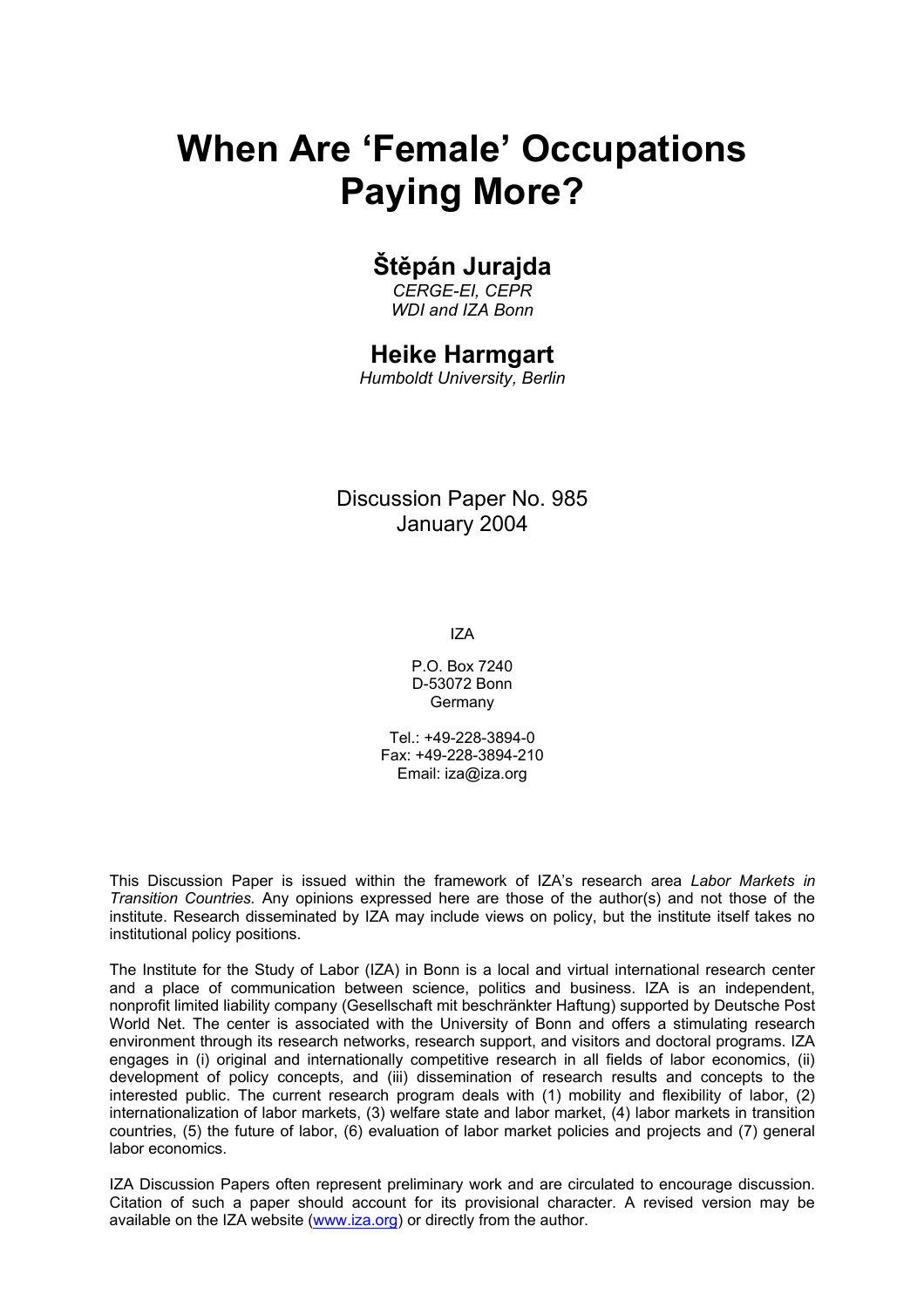IZA Discussion Paper No. 985 January 2004

## **ABSTRACT**

## **When Are 'Female' Occupations Paying More?**[∗](#page-2-0)

We compare the importance of occupational gender segregation for the gender wage gap in East and West Germany in 1995 using a sample of social-security wage records of full-time workers. East Germany, which features a somewhat higher degree of occupational segregation, has a gender wage gap on the order of one fifth of the West German gap. Segregation is not related to the West German wage gap, but in East Germany, wages of both men and women are higher in predominantly female occupations. East German female employees apparently have better observable and unobservable characteristics than their male colleagues. These findings are in contrast to a large U.S. literature, but are consistent with the imposition of high wage levels in East Germany at the outset of reforms and the selection of only high-skill women into employment. Finally, conditioning on unobservable labor quality differences using the longitudinal dimension of the data, there is a negligible impact of segregation in both parts of Germany.

JEL Classification: J16, J21, J71

Keywords: occupational segregation, gender wage gap

Corresponding author:

 $\overline{a}$ 

Štěpán Jurajda CERGE-EI Politických vězňů 7 Prague Czech Republic Email: [stepan.jurajda@cerge-ei.cz](mailto:stepan.jurajda@cerge-ei.cz)

<span id="page-2-0"></span><sup>∗</sup> The authors would like to thank Michael Burda, Randall Filer, Andrea Ichino, Dean Jolliffe, Joep Konings, and Rudolf Winter-Ebmer for helpful comments. Harmgart would like to thank the Institute for Economic Theory II at the Humboldt University Berlin for letting her use the IAB data. This research was supported by Volkswagen Stiftung through grant no. II/75 828.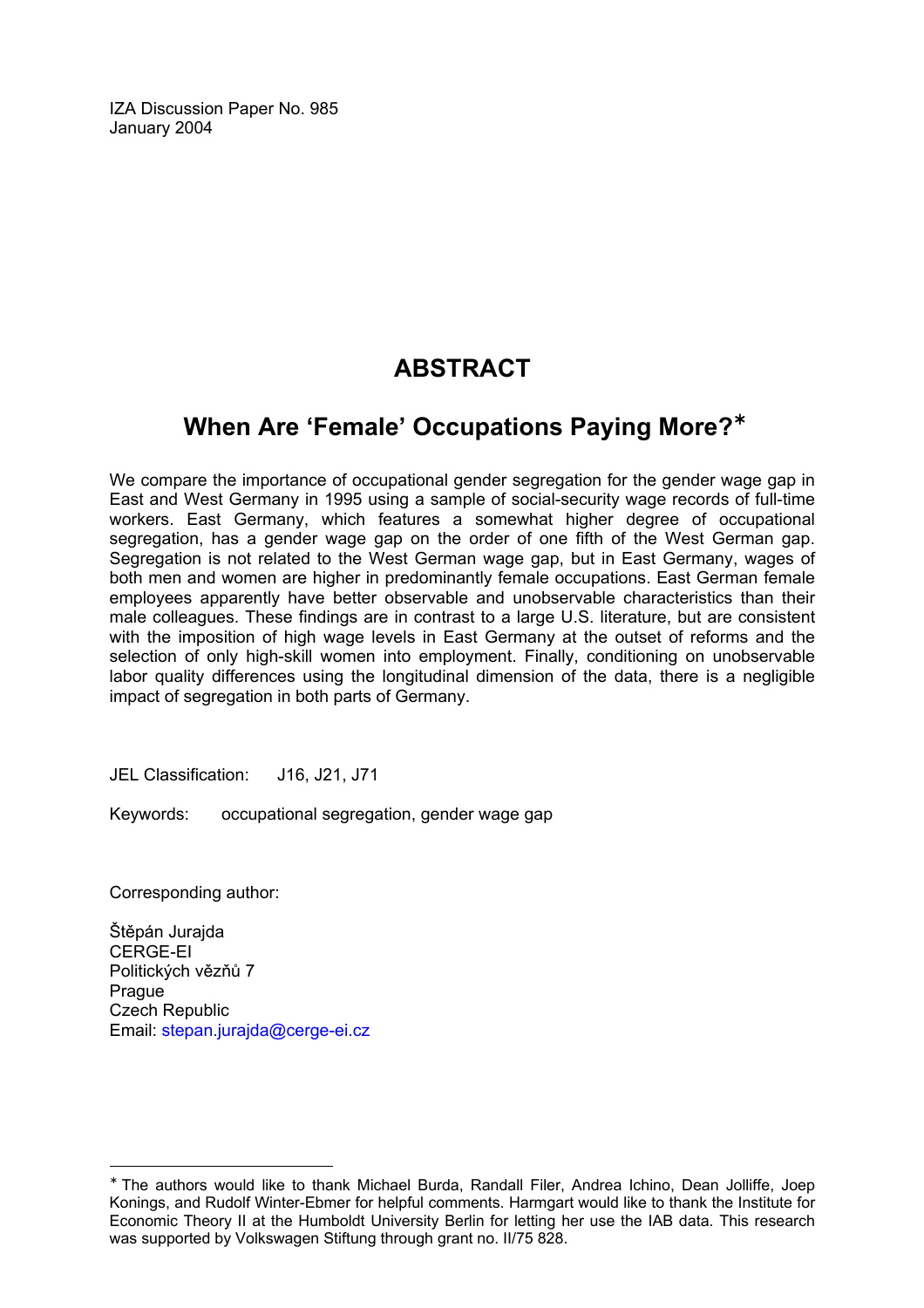#### 1. Introduction

One of the most clearly established facts in the literature on the gender wage gap is that there are large and persistent differences in the share of female workers across occupations and that wages of both men and women decrease with the presence of females in their occupation. Concentration of women in low paying occupations is therefore a major source of the gender wage gap.

There are three main possible explanations for why 'female' occupations pay less. First, women may face discriminatory hiring, firing, and promotion practices, which prevent them from working in high-wage occupations. Second, 'female' occupations may offer costly non-wage characteristics (e.g., flexibility of work hours); women are then more likely to accept lower wages because they prefer such occupational attributes. Third, workers employed in 'female' occupations may have lower skills (both observed and/or unobserved).

Researchers analyzing the relationship between individual wages and the 'femaleness' of occupations have therefore recently taken into account not only observed productive characteristics of workers, but also occupational attributes and unmeasured worker skills and occupational preferences. In the U.S. and Canada, controlling for these additional factors substantially reduces the wage penalty to female jobs (Macpherson and Hirsh, 1995; Baker and Fortin, 2001).

Another line of research uses cross-country differences in labor-market institutions and wage structures to study the sources of the gender wage gap (Blau and Kahn, 2003) and the penalty to working in predominantly female occupations (Baker and Fortin, 1999). In this paper, we extend the cross-country literature by investigating the effect of occupational gender composition on wages in East and West Germany in 1995. West Germany represents a regulated European labor market with a stable, compressed wage structure and low female employment rates. On the other hand, East Germany has been subject to the most radical pro-market reform among all post-communist economies as the German unification brought about instant implementation of western-style labor market institutions. The two parts of Germany therefore offer three interesting comparisons. First,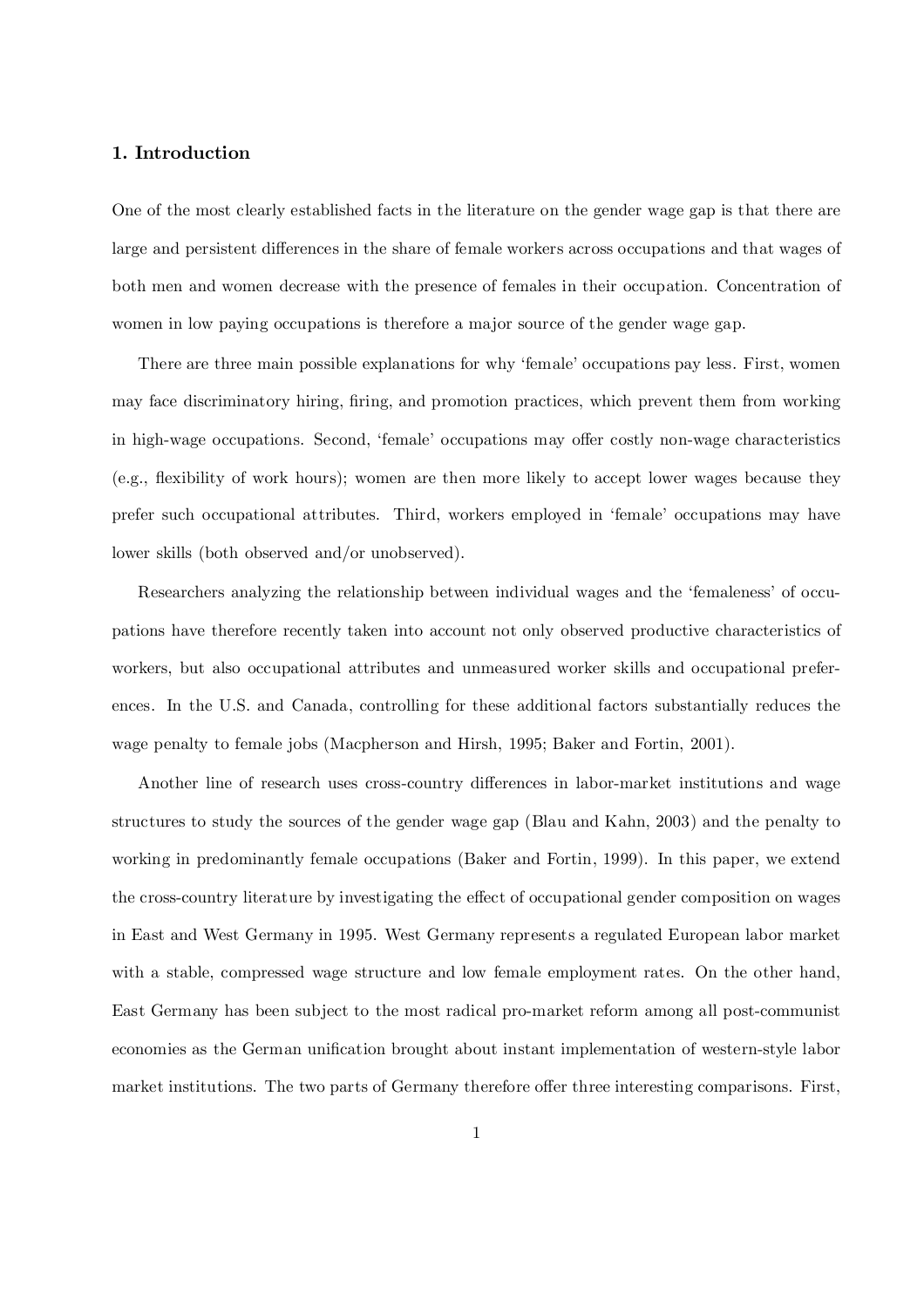one can contrast the West German results to findings available for the  $U.S.<sup>1</sup>$  Second, the East-West German comparison can help distinguish the effect of institutions from those of different labor market histories. Third, the East German evidence can be compared to findings from other transition economies in order to shed light on the effects of radical pro-market reforms.<sup>2</sup>

The existing research on occupational gender composition and wages in post-communist countries finds that occupational segregation is an important source of the overall gender wage gap (see Ogloblin, 1999, for evidence on Russia, and Jurajda, 2003, for results from the Czech and Slovak Republics). However, East Germany offers a particularly interesting case for study because the German unification led to the imposition of high wage levels early on in the transition process. Enterprise restructuring was radical as employment dropped by 35% between 1989 and 1992 (Burda and Hunt, 2001). This contrasts with a more gradual reform process in other transition countries, where wages decreased early on in transition. These different reform paths may have affected women differently. While the gender wage gap has been stable or growing in most post-communist countries (Newell and Reilly, 2000; Brainerd, 2000), the East German gap has decreased since unification. Hunt (2002) suggests that this has been in large part due to low-earning women selectively dropping out of the labor force. However, no evidence exists on the extent and the wage effects of gender segregation in East Germany. Yet, such evidence would be important for evaluating the early introduction of western-type anti-discrimination policies in East Germany, which occurred as part of the German unification.<sup>3</sup>

In this paper, we therefore reduce the gap in the empirical literature by first asking whether East German occupations are relatively more or less segregated in terms of gender compared to those in West Germany. Second, we provide descriptive evidence on pay differences between men

<sup>&</sup>lt;sup>1</sup> See Dolado et al. (2002) for a comparison of the U.S. and European female employment rates and Freeman and Schettkat (2000) and Beaudry and Green (2003) for U.S.-German wage structure comparisons.

 $2$ See Burda and Hunt (2001) or Riphahn et al. (2001) for detailed analyses of East German reforms.

<sup>3</sup>German law provides the typical "western" set of anti-discrimination clauses. Apart from the constitutional guarantee of equal rights, there are clauses requiring equal pay and prohibiting unequal hiring, firing and promotion practices (that is prohibiting discriminatory segregation). There have been a variety of court cases and respective rulings enforcing these laws.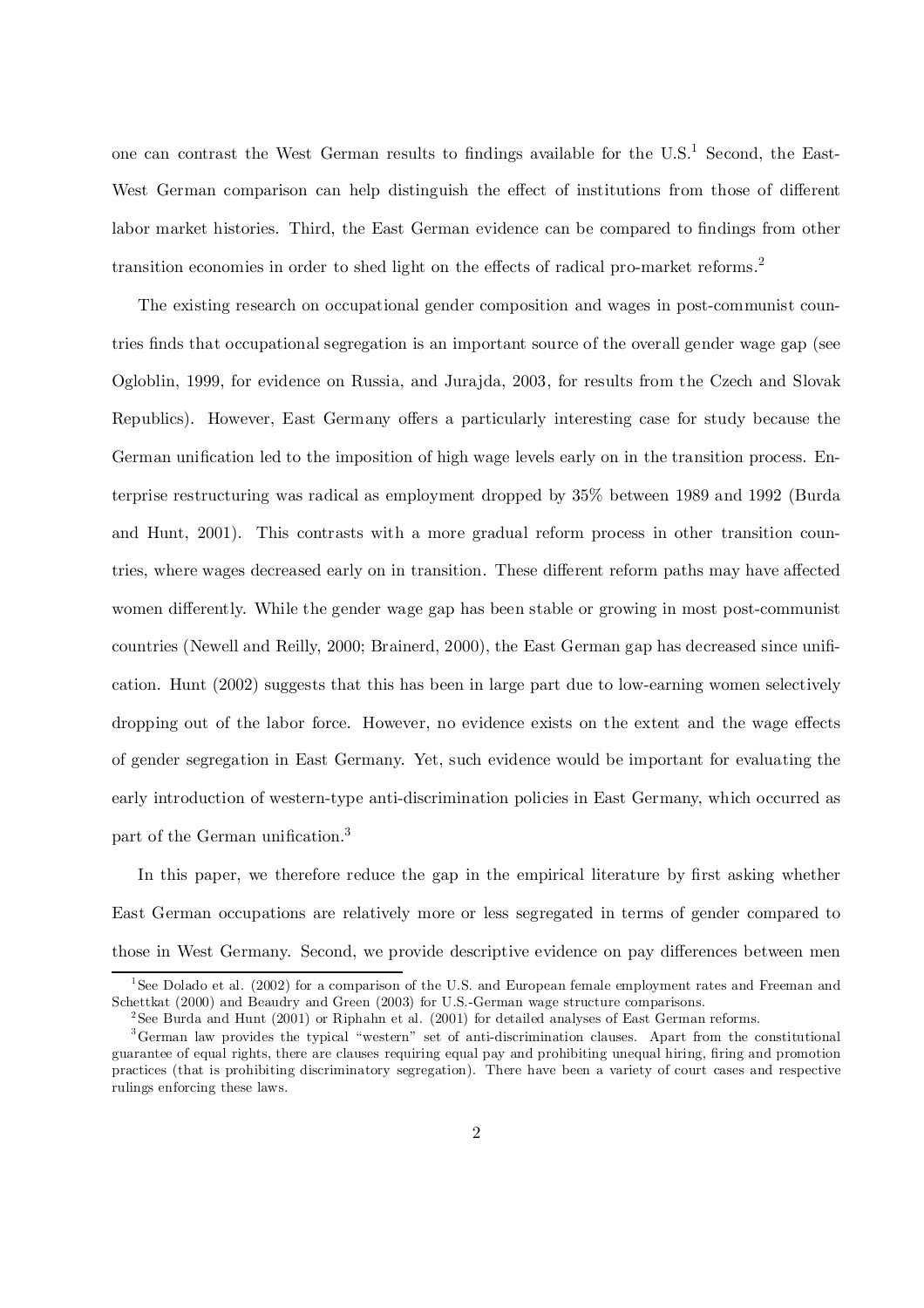and women. Third, we investigate the effects of workplace segregation on the gender wage gap in both parts of Germany.

We employ a large representative administrative sample of workers from 1995 — the so called IAB employment subsample, which consists of wage records drawn from the German Social Security database. Due to a lack of information on hours worked we focus on full-time workers. In a subset of our analysis, we form a matched employer-employee data set, which enables the study of withinestablishment wage differences. The wage structure is described using logarithmic wage regressions conditioning on worker and firm characteristics as well as on the fraction of women within a given occupation. We focus on the cross-sectional relationship between wages and segregation, but we also attempt to come closer to a causal effect of segregation on wages by conditioning on unobservable worker skills and occupational preferences. Specifically, we use a panel of workers employed in 1992 and 1995, the earliest and latest years for which the (East German) data are available, to remove all time-constant worker characteristics. The estimated coefficients are then used together with the mean differences in explanatory variables by gender to quantify the part of the wage gap explained by gender segregation.

Our analysis uncovers intriguing East-West differences. East Germany, which features a somewhat higher degree of occupational segregation, has a much smaller gender wage gap. The West German wage gap is substantial, both across all workers and within jobs (occupation-firm cells), but there is almost no difference between the median wages of East German full-time male and female workers. Yet, there are significant East German gender wage gaps within jobs. Our regression analysis reconciles these pieces of descriptive evidence: We find little support for the existence of a wage penalty to 'female' jobs in West Germany. Occupational segregation therefore does not explain the higher wage gap in West Germany. The significant within-job wage gaps in East Germany do not appear at the aggregate level because more 'female' occupations actually offer higher wages, in striking contrast to findings from the U.S. as well as from transition countries. We rely on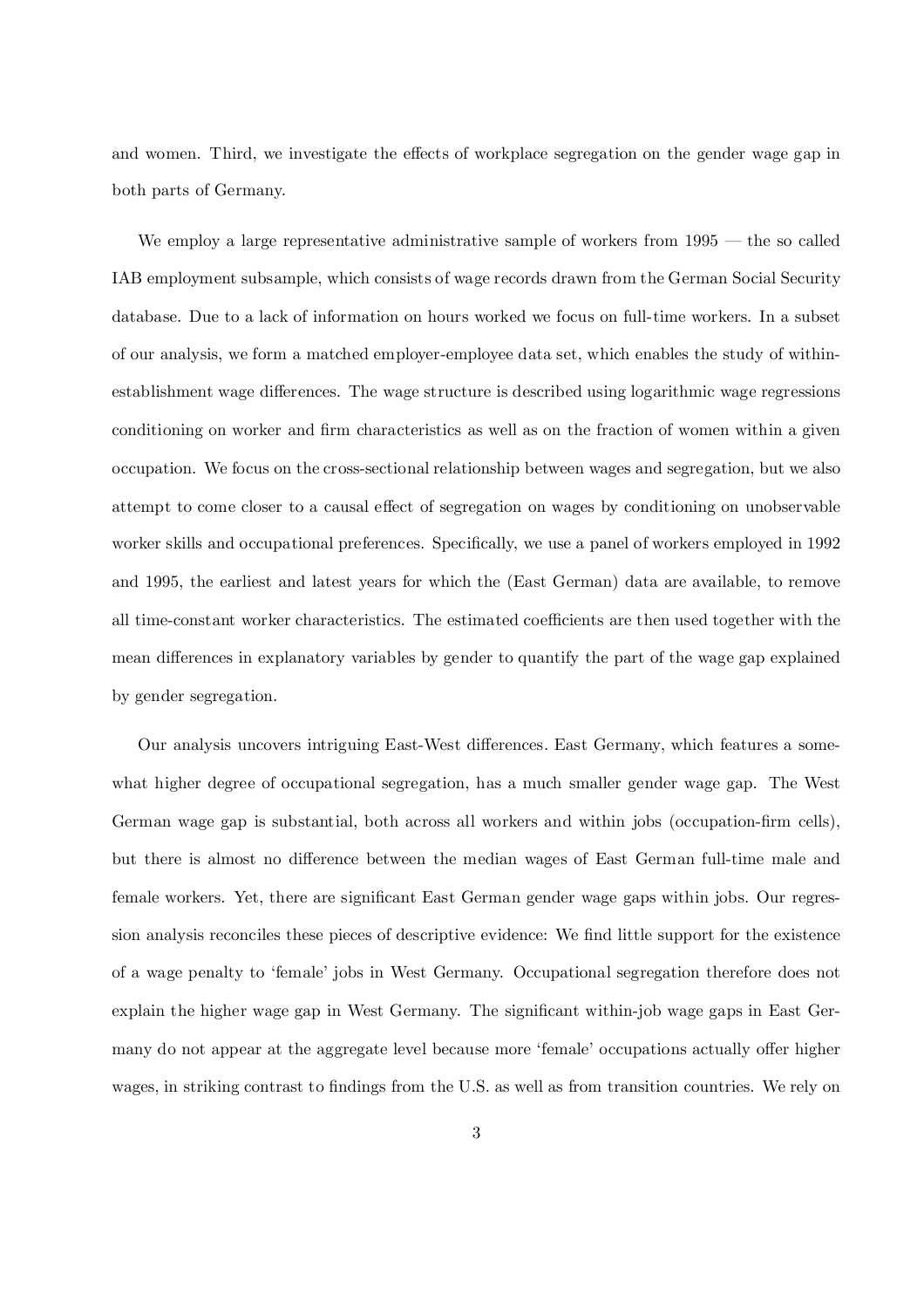indirect evidence, both within- and cross-country, to offer an explanation for this arresting finding; the explanation is related to the radical reform path of East Germany. Finally, conditioning on unobservable labor quality, the wage impact of gender segregation is small in both parts of Germany.

#### 2. Background

#### 2.1. Occupational Gender Segregation and Wage Gap

Occupational segregation is the subject of extensive research. It is more pronounced in the EU countries compared to the U.S. for low-educated workers (Dolado et al., 2002). There is widespread evidence that wages of both male and female workers are lower when they are employed in predominantly female occupations; see Kilingsworth (1990), Groshen (1991) or Bayard et al. (in press) for U.S. evidence, and Baker and Fortin (2001) for results from Canada. While occupational segregation is often attributed to discriminatory employer practices, Filer (1986) and Macpherson and Hirsh (1995) are among the researchers who suggest that it is in large part due to gender differences in preferences for occupational characteristics or to sorting on unobserved labor quality. 4

The suggested mechanisms giving rise to the observed negative correlations between the female share of an occupation's workforce and the respective wages of men and women often differ by gender. For example, if women are discouraged from entering high-wage occupations by discriminatory barriers, then only women with very high (possibly unobservable) labor quality will be able to enter the typically 'male' occupations. The fraction of female workforce then becomes an index of labor quality and only low-quality men will sort themselves into the more 'female' occupations.

Another strand of the literature relies on cross-country research design to analyze the importance of labor market institutions for employment patterns by gender (Bertola, et. al, 2002), the gender wage gap (Blau and Kahn, 2003) or the occupational gender segregation (Baker and Fortin, 1999). Comparing the United States and Canada, Baker and Fortin (1999) find the wage penalty to jobs principally employing female workers to be larger in the U.S. and link this finding to a low U.S.

<sup>4</sup>For a theoretical model where workers of complementary skills are grouped together see Kremer (1993).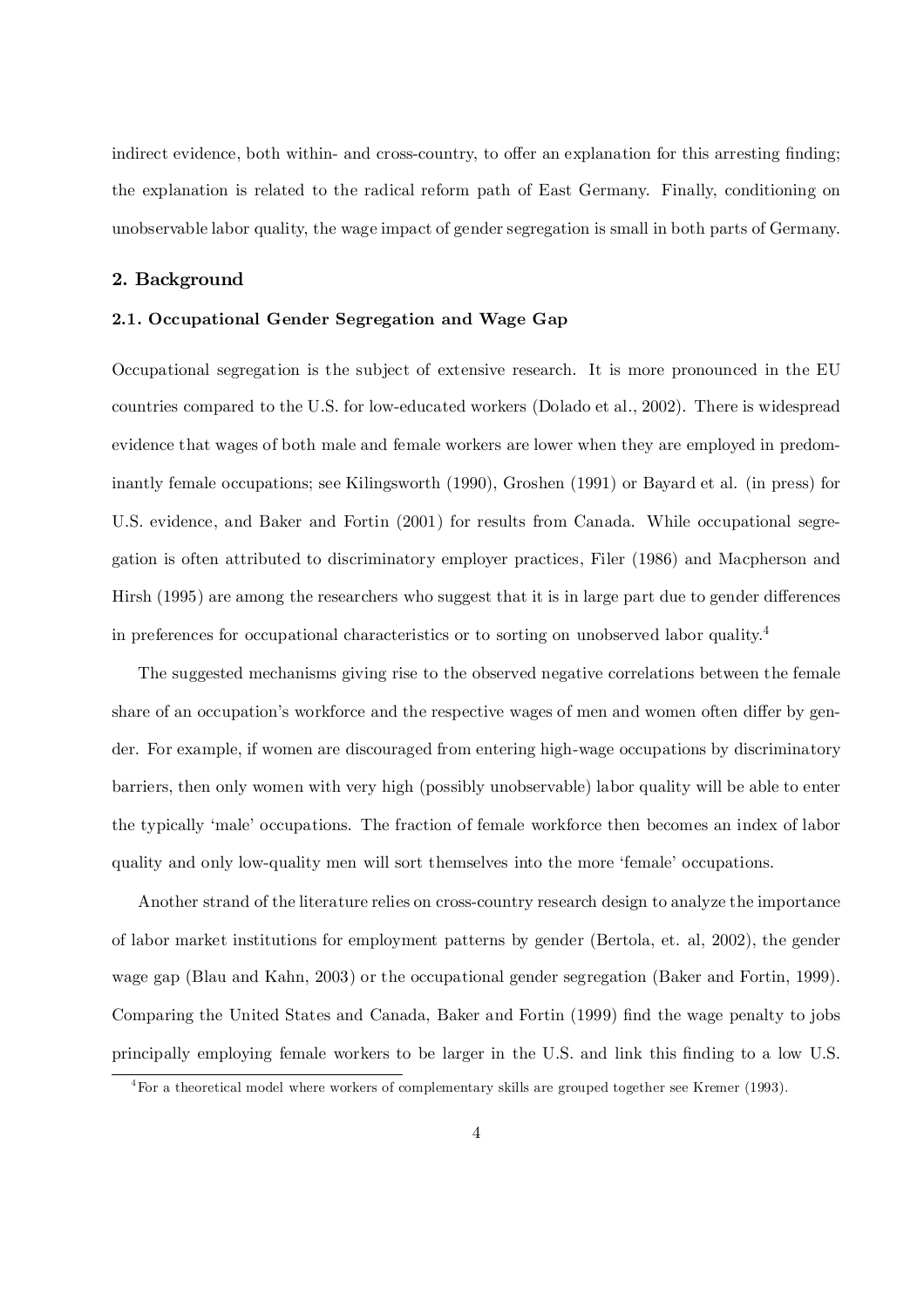female unionization rate and low wages in certain public-goods-sector jobs. However, there are no detailed studies comparing occupational segregation wage effects in the regulated European labor markets to those found in the Anglo-Saxon economies.

#### 2.2. Female Wages in Transition

There is a wealth of research analyzing the evolution of the gender wage gap during early promarket reforms when wage dispersion increased dramatically and when labor force participation rates decreased from the artificially high levels of the communist era.<sup>5</sup> A typical finding from these studies is that gender differences in observed worker characteristics contribute little towards the significant raw wage gaps between men and women. While the gender wage gap has been quite stable in many transition countries (Newell and Reilly, 2000), it has dropped by about 10 percentage points in East Germany. Hunt (2002) attributes much of this decrease to low-earning women selectively dropping out of the labor force.

The 1990 monetary union between East and West Germany led to a large increase in East German wage level while western trade unions took over the East German wage bargaining system. Drastic restructuring and mass layoffs were accompanied by early retirement policies and other public-assistance programs. Hunt argues that union wage rises have caused the less productive to be laid off and that the decreased child care availability in the eastern lands was not important in the selective layoff process. Today, the East German female employment ratio is comparable to that of West Germany, but the level of its female labor-force participation still remains relatively high.<sup>6</sup> This has been explained by Bonin and Euwals (2002) as being largely due to the different pro-participation characteristics of the Eastern female workforce, inherited from the communist times of female labor-market emancipation.

 $5$ See, e.g., Brainerd (1998) for Russia or Jolliffe (2001) for Bulgaria. Ogloblin (1999) and Brainerd (2000) provide an analysis of the institutional background to gender under communism.

 $6$ Using the 1995 Microcensus data, the female (male) employment ratio is 0.36 (0.53) in West Germany and 0.38 (0.51) in East Germany. The corresponding female (male) labor force participation rate is 0.39 (0.58) in West Germany and 0.48 (0.57) in East Germany.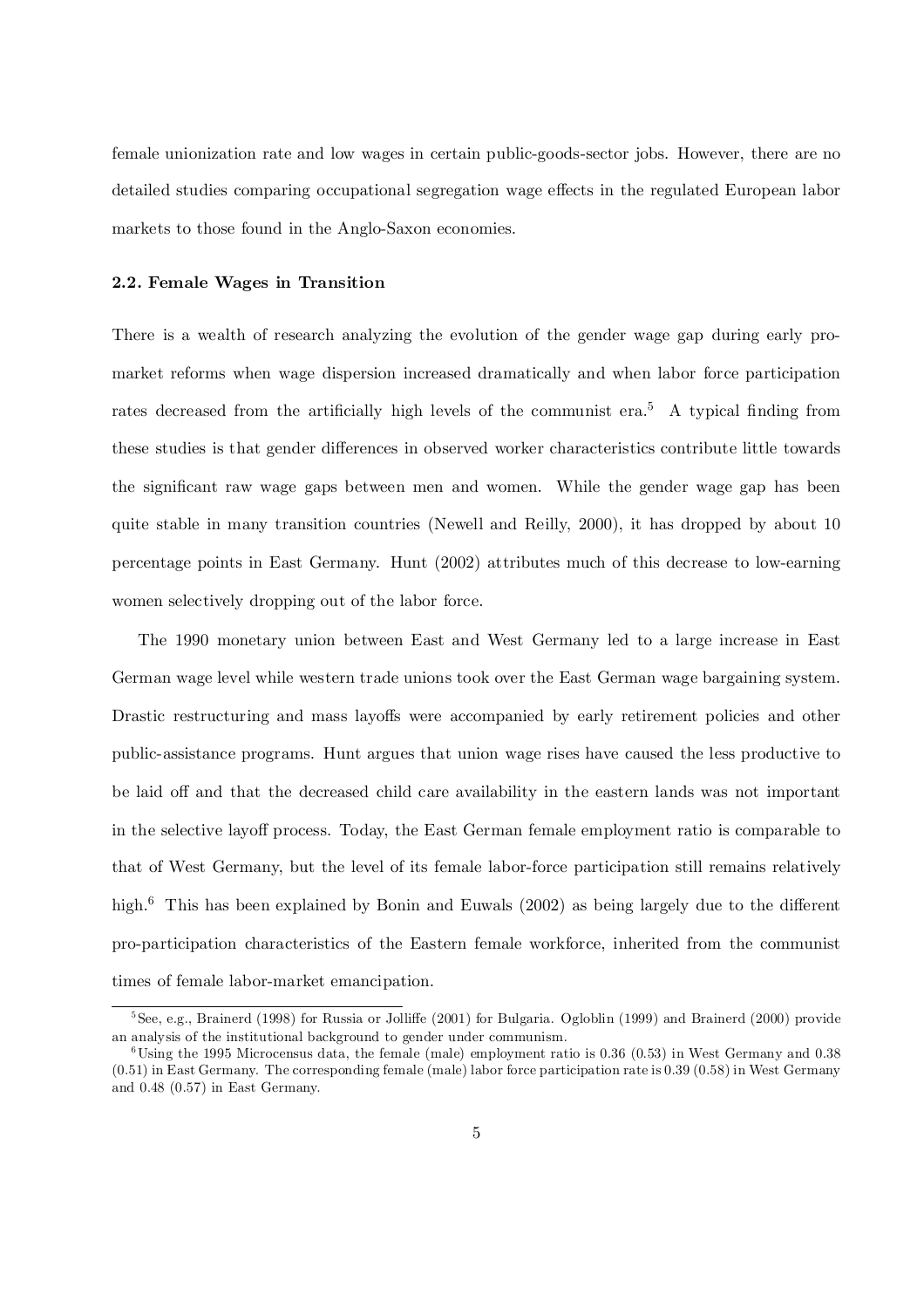Out of the many gender wage gap studies of transition economies, only two pay close attention to the issue of gender segregation. Ogloblin (1999) analyzes the Russian Longitudinal Monitoring Survey from 1994-1996 and finds that the gender pay gap cannot be explained by gender differences in education and experience. However, additional conditioning on industry and firm ownership dummies as well as on a class of occupational dummies capturing overwhelmingly "male" and "female" occupations accounts for over 80% of the Russian wage gap. Jurajda (2003) uses large matched employer-employee data covering medium- and large-firm Czech and Slovak employment in 1998 to suggest that in Central Europe segregation of women into low-paying occupations and firms is responsible for only about one third of the total wage gap.

#### 3. Data

The data we use consist of a one-percent random sample of the German Social Security records, perhaps better known as the IAB employment subsample. <sup>7</sup> The West German data is available from 1975 until 1995 while the East German file spans the 1992-1995 period. The original data consists of various types of social security records (notifications) including the start and end of employment spells. The employment (and wage) information is also updated at the end of each year. The 1995 end-of-year cross-section of employees forms the basis for our analysis. In a subset of our analysis, we also use the panel of workers employed in both 1992 and 1995.

German social security reporting covers virtually all of its enterprise employment. Only civil servants and self-employed workers are excluded from contributions (and the IAB sample).<sup>8</sup> As of 1995, the social security records cover almost 80 percent of total West German employment and over 86 percent of East German employment.

Besides a number of personal and firm characteristics, including the workers' occupation, the

<sup>&</sup>lt;sup>7</sup>See Bender et al. (2000) for a detailed data description. The data are anonymized and distributed through the Institut für Arbeitsmarkt und Berufsforschung der Bundesanstalt für Arbeit (IAB), the German Institute for Employment Research.

 $8$ Even though public servants are not included in the IAB data, 10 to 15 percent of social-security employees work in state institutions or non-governmental organizations in health, public administration or education sectors.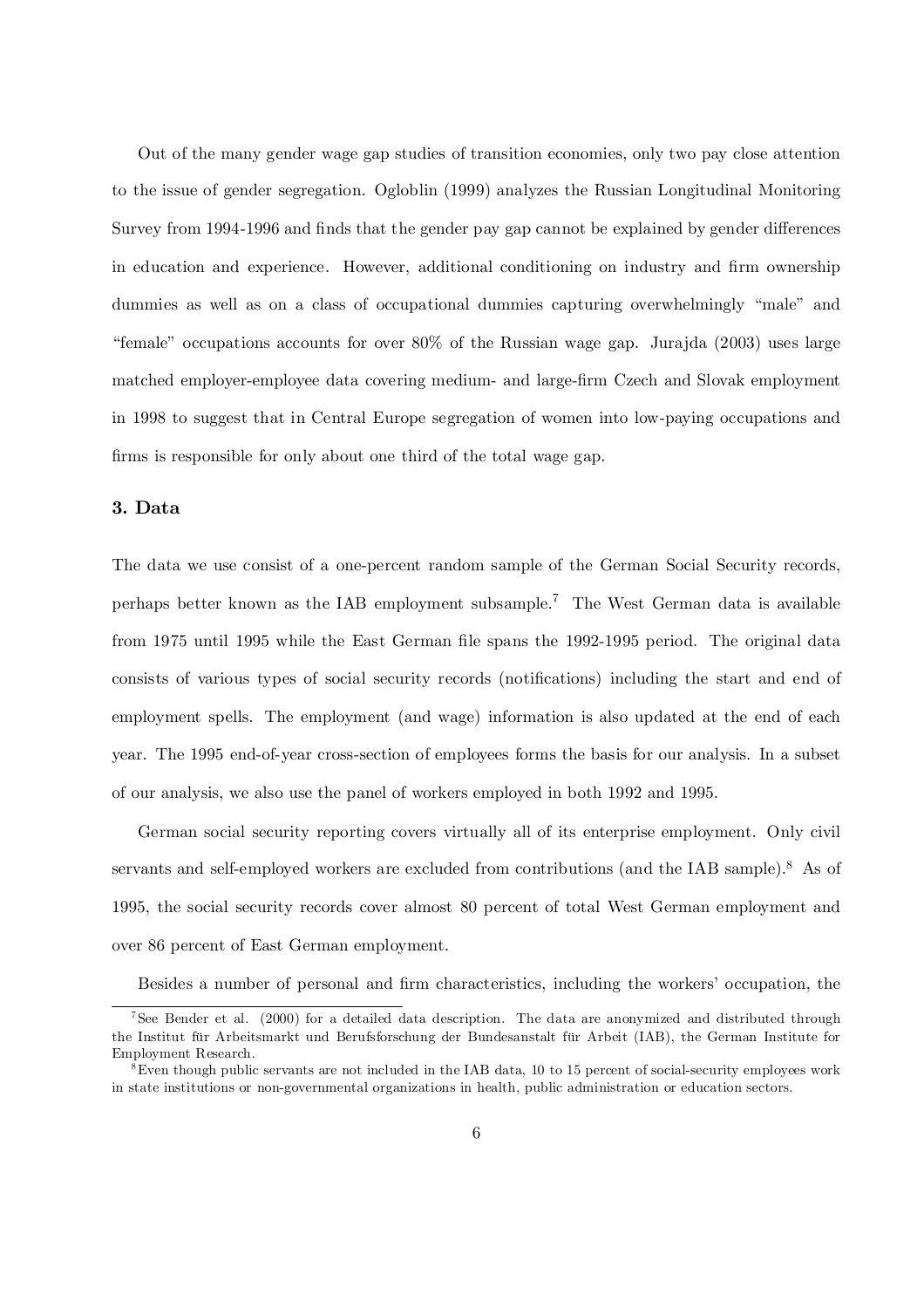data also provide average gross daily wages for each corresponding employment notification. Having only daily wage rates, as opposed to hourly rates, is a major weakness of our study. It may lead us to confound gender differences in hours worked with true wage-rate differentiation; hence, we focus our analysis on full-time employment in order to minimize work time differences.<sup>9</sup> While wages of part-timers remain outside the scope of our analysis, it is important to acknowledge the potential gender wage discrimination operating through lower wages of typically female part-timers in Germany. 10

The wage data is censored from above (top coded), which affects approximately  $10(4)$  percent of the wage records in West (East) Germany for both years. Hence, our descriptive analysis focuses on median wage gaps and we also check for sensitivity to top-coding in our regression analysis. On the other hand, the wage information in the IAB data has an important advantage in that the wage definition is the same across all time periods and firms. The social security administration performs various plausibility checks on the wage data and issues sanctions for misreporting, thereby ensuring high accuracy. The use of administrative records minimizes reporting errors for other variables as well.

The data have another important advantage: Sampling one percent of all social security notifications results in an extensive database. In 1995 the IAB sample includes over  $140$  thousand end-of-year employment records in West Germany and over 40 thousand such records in East Germany.<sup>11</sup> The large scale of the data allows us to precisely estimate the gender composition of occupations and to create a matched employer-employee sub-sample.<sup>12</sup> Having available several workers from the same firm allows us to explore the extent of the gender wage gap within occupa-

 $9$ We check for the gender differences in hours worked using the German Socio-Economic Panel in Section 4.2.

 $10$  Wolf (2002) shows that hourly wages of West German part-time female workers are lower than wages of women working full time. Since only few male worker are part-timers, this issue is important for overall gender pay differences. In a recent ruling, the German supreme court stated the right for equal hourly payment between part-time and fulltime employment and also made explicit that a company (in this case the German Post AG) used lower payment of its part-time employees as an indirect way of discriminating against its female workers (BVERFG 1. Senat 2. kammer 19.05.1999. 1 BvR 263/98).

 $^{11}\mathrm{The}$  East-West distinction in the IAB data is based on current residence.

 $12$ We form the matches using the unique establishment number issued by the German Employment Service.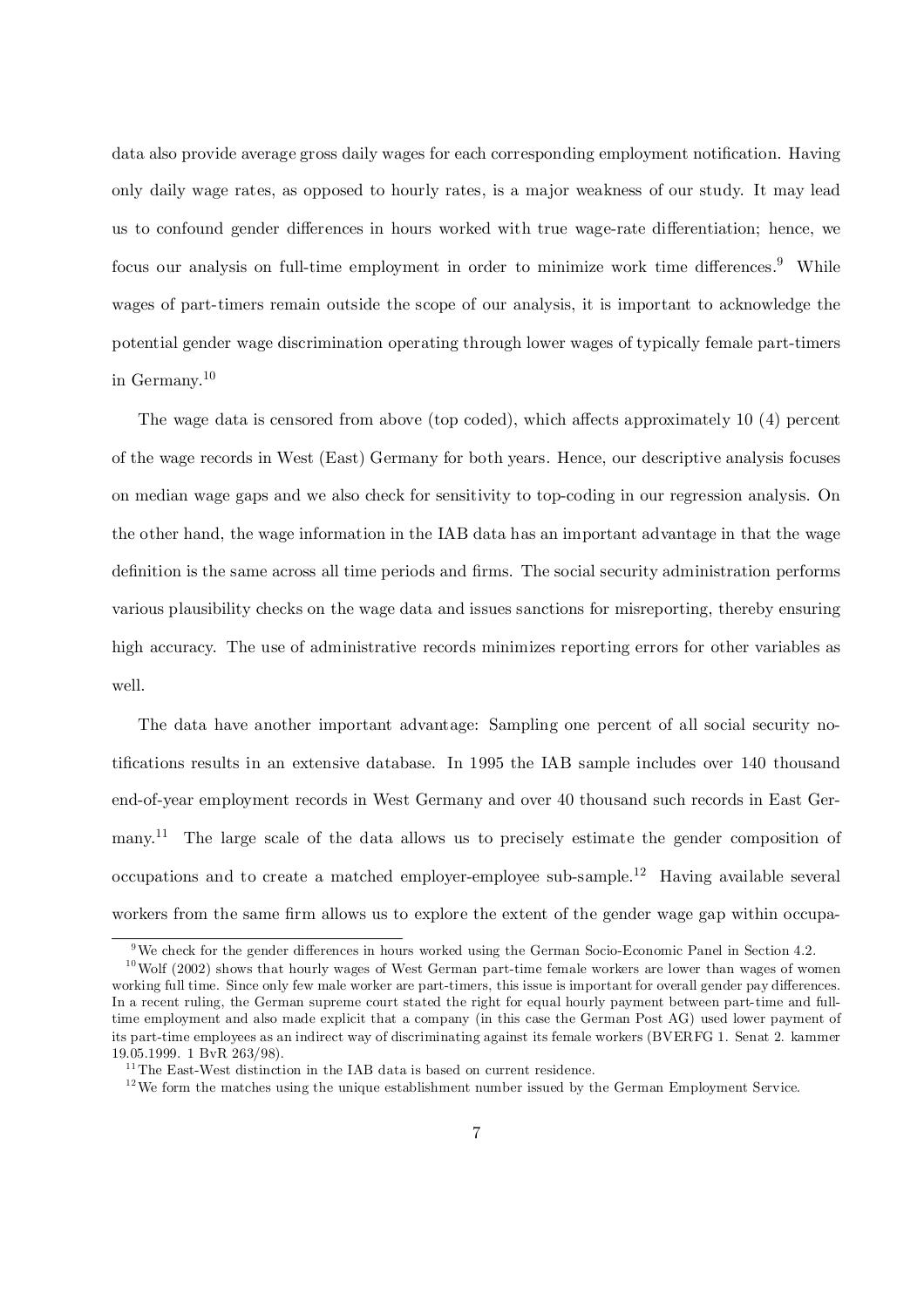tions within firms. Of course, given that we work with a random sample of workers, we can only match several workers to their employer for large firms.

The estimation-ready data was selected as follows: We start with all end-of-year employment notifications—a simple cross-section of social-security employment for 1995. From this data we omit records for non-Germans, home and part-time workers, and records with missing wage information as well as those notifications for full-time employment with daily wages below 60 German Marks (DM). 13 (A similar procedure was applied to obtain the 1992 sample which is used together with the 1995 data in our longitudinal analysis.) The 1995 data descriptive characteristics are presented in the first two columns of the top panel of Table 1. We have available over 180 thousand workers from almost 110 thousand firms. While the average age of full-time social-security employees is comparable across the two parts of Germany, the share of female workers is much higher in East Germany, reflecting in part the higher propensity of males to be self-employed there (see, e.g., Hunt, 2002). East German employees also have higher educational levels while wages are obviously higher in the West.

Next, we check whether the IAB sample is consistent with other data sources on the German labor market. Most analyses of the German wage structure rely on the German Socio-Economic Panel (GSOEP), a relatively small, but rich longitudinal household survey. In the next two columns of Table 1, we therefore compare the basic characteristics of the IAB sample to those of a GSOEP sub-sample selected to mimic the nature of the IAB data.<sup>14</sup> Comparing the IAB and GSOEP pairs of columns in Table 1 shows that the two sub-samples have a very similar demographic structure. The main difference is in the level of wages, which are higher based on the GSOEP survey responses.<sup>15</sup>

 $13\,\text{O}$ ur goal is to minimize the possibility of including a part-time (female) worker in our final sample. The choice of the 60DM cutoff is consistent with the general level of (industry-specific) minimum wages in Germany.

 $14$ We start with the basic GSOEP sample and drop self-employed, civil servants as well as part-time and very-lowwage workers. We apply the cross-sectional GSOEP weights to generate the reported sample characteristics.

<sup>&</sup>lt;sup>15</sup>The GSOEP asks respondents about their gross salary from the previous month (earnings before deductions for tax and social security, including overtime payments, but excluding bonuses). To roughly approximate the daily wage, we divide this number by 20. We are mainly interested in comparing not the wage level, but the gender gaps in daily wages across the two datasets, IAB and GSOEP; see Section 4.2.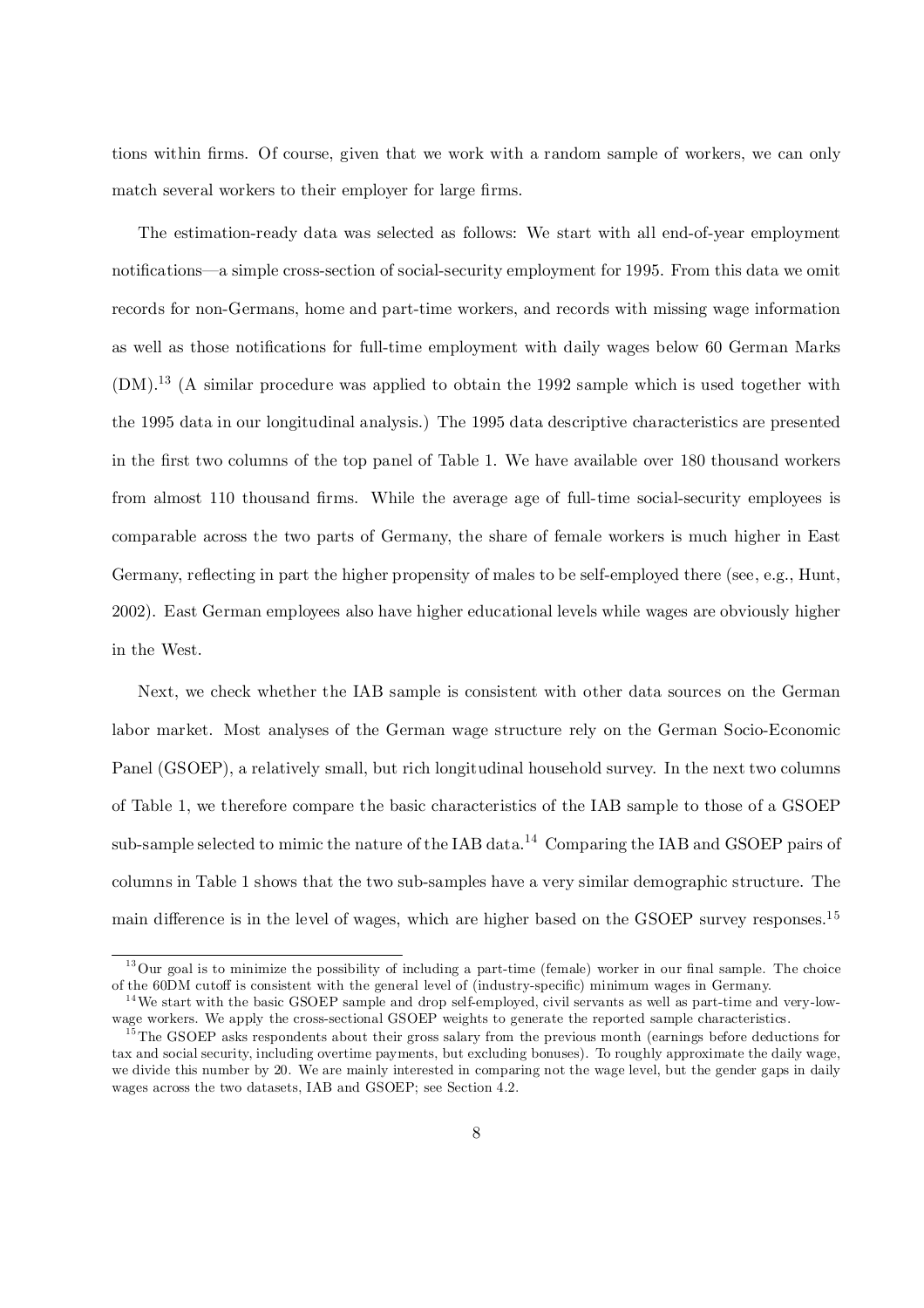On the other hand, we note that the East-West German median wage ratio is the same in both samples at 0.71. We conclude that our IAB subsample is comparable to the relevant subsample of the GSOEP.

Finally, we note that the Social Security administration uses a three-digit occupational classification. We have available a total of 274 detailed occupation classes.<sup>16</sup> Inspection of the occupations' size reveals the presence of one outlier: The class of skilled office clerks covers over 12 percent of workers in both East and West Germany and so it forms the largest occupation in the data.<sup>17</sup> We want to minimize the possibility of meaningful differences in the content of this large occupation and so we interact this occupation with the 15-branch industry indicator (see, e.g., Dolado et al., 2002, for a similar approach).

#### 4. Analysis

#### 4.1. Descriptive Evidence on Segregation

What are the main features of female employment in our two economies? First, the share of women out of total full-time social-security employment is higher in East Germany at 39 percent compared to 33 percent in West Germany in 1995 (Table 1), likely reflecting the higher male propensity to enter self-employment in the early transition period. A view of occupational segregation by gender is offered in the two graphs of Figure 4.1, where the worker distribution of the share of females within the 274 IAB occupation classes is plotted for both parts of Germany in 1995. For example, in West Germany almost 30% of all full-time social-security employees work in 3-digit occupations that are entirely staffed by men. The overall pattern of occupational segregation is quite similar across the two parts of Germany. Indeed, the East-West correlation of the share of females at the 3-digit occupation level is high at 0.91, suggesting strong similarity in the gender composition of

<sup>&</sup>lt;sup>16</sup>These classes do not correspond to the ISCO codes of the International Labor Organization. For use of otherthan-ISCO 3-digit occupational schemes see, e.g., Macpherson and Hirsh (1995).

 $17$ The second largest occupational class covers less than  $4\%$  of all workers in both East and West Germany; the rest of the size distribution is continuous. The skilled office clerks category, Bürofachkräfte in German, includes secretaries or personal assistants, but not typists (Stenographen, Stenotypisten, Mashienenschreiber, Datentypisten) or support clerical sta¤ (Bürohilfskräfte).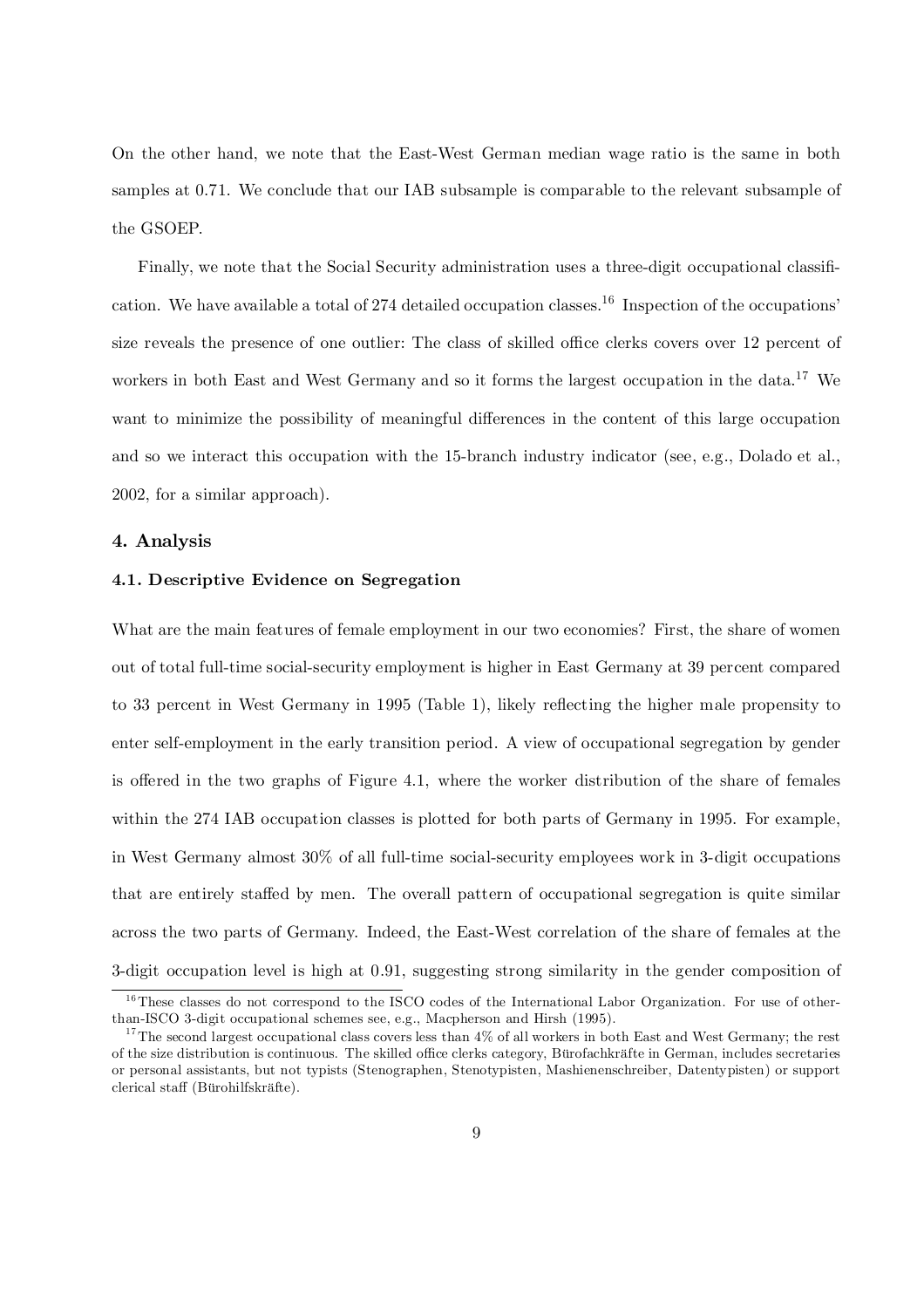

Figure 4.1: Occupational Gender Segregation in Germany in 1995

occupational employment, despite the di¤erent history (of labor market practices).

A summarizing measure of occupational gender segregation typically used in the literature is the Duncan and Duncan  $(1955)$  segregation index S defined as

$$
S = \frac{1}{2} \sum_{i} |m_i - f_i|,
$$

where the subscript i denotes occupation,  $m_i$  is the proportion of males employed in occupation i and  $f_i$  is the corresponding fraction of females. The index can be interpreted as reflecting the sum of worker reallocation required to equalize the gender composition of occupations. In 1995, the index takes on the value of 61 percent in West Germany and 65 percent in East Germany, signaling somewhat higher occupational gender segregation there.

In Table 2, we calculate the Duncan index for twelve demographic groups defined by age and education in both parts of Germany. We only report the East-West comparison for groups which form over 2 percent of employment in at least one part of Germany. The group-specific statistics suggest that occupational gender segregation is much more pronounced in the East as compared to the West for young workers. On the other hand, those in the large group of employees over 44 years of age with an apprenticeship degree have virtually identical segregation index and the small group of older Eastern workers with a college degree is much less segregated across occupations compared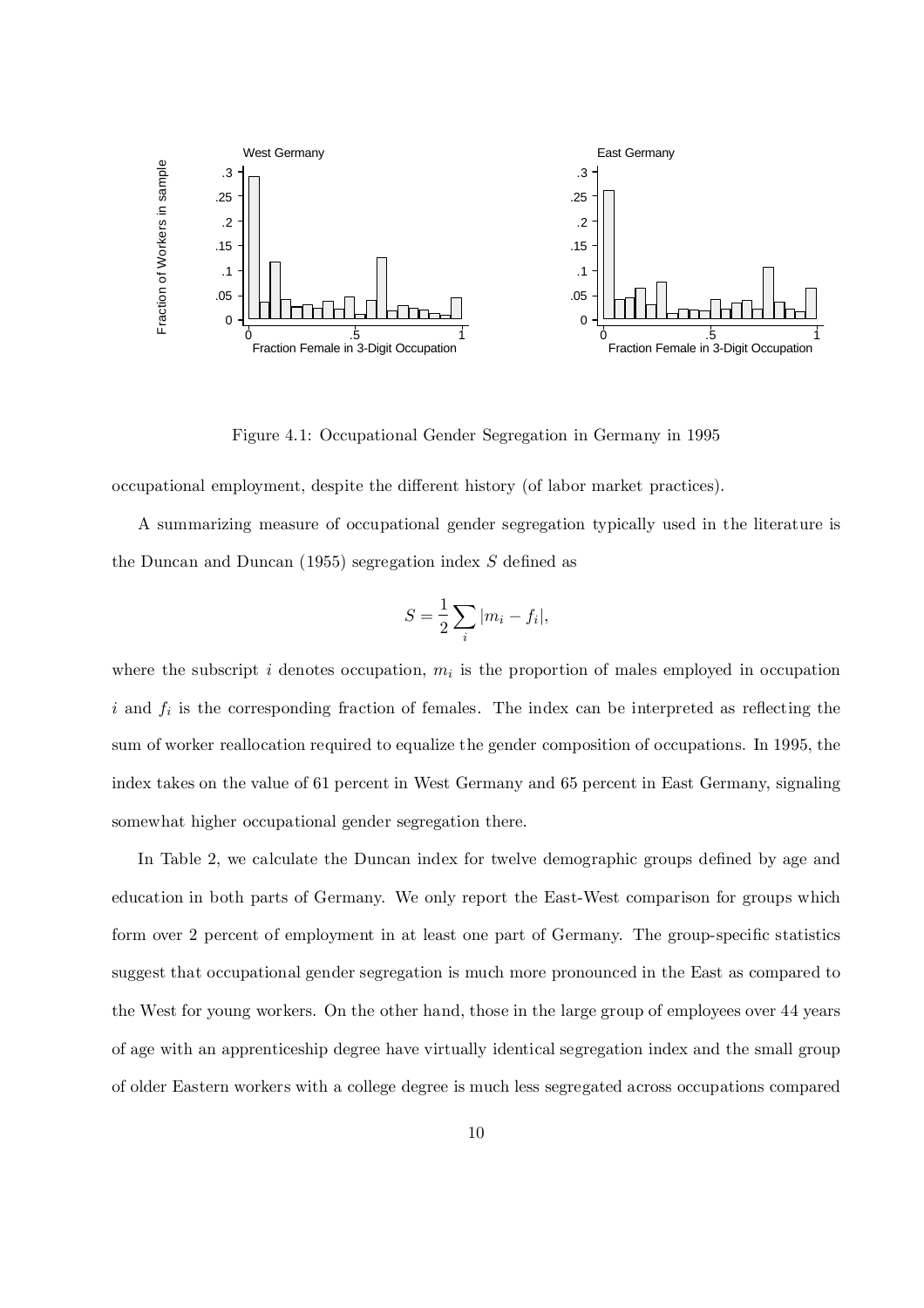to their Western colleagues. These results suggest that we should investigate the wage-segregation relationship not only for the whole sample of German workers, but also with particular focus on young workers in East Germany.

#### 4.2. Descriptive Evidence on the Wage Gap

What is the size of the gender wage gap for full-time social-security employees on the post-unification labor market? We represent the gap using the wage disadvantage of women defined as  $1 - \overline{w_f}/\overline{w_m}$ , where  $\overline{w_m}$  stands for the median male wage and  $\overline{w_f}$  is the corresponding female wage. In 1995, the median unconditional wage gap, expressed in percentage points, is 22 in West Germany but it is -1 in East Germany (see the second panel of Table 1). We also estimate the mean gender wage gaps, which are larger at 30 percent in West Germany and 6.2 percent in East Germany.<sup>18</sup>

These are striking findings. The Eastern gap is remarkably low: It is only about one fifth the size of the Western gap using the mean wage comparison. Even more striking is the finding based on median wages: A typical East-German full-time female employee is paid slightly more than her male counterpart.

These results call for comparison. We use the 1995 GSOEP data and select a sub-sample mimicking the composition of our IAB data. The resulting wage gaps are reported in the bottom panel of Table 1. <sup>19</sup> Using the GSOEP self-reported wage measure, we replicate the IAB median wage gap in West Germany and we also confirm that the East German wage gap is very small. The remaining difference of about 4 percentage points in our estimate of the East German median wage

<sup>&</sup>lt;sup>18</sup>The mean is estimated as  $E[w] = Pr(w < w^c)E[w|w < w^c] + Pr(w \geq w^c)w^c$ , where  $w^c$  is the top-coded wage value.

 $19$ The IAB wage measure includes bonuses and fringe benefits, while these are excluded from the GSOEP wage definition. Both the IAB and GSOEP wages we use in our calculations are not corrected for gender differences in hours worked. Information on hours worked is available in GSOEP. Constraining the GSOEP sample to mimic the IAB employment (full-time workers, no civil servants or self-employed) and dropping observations with weekly hours below 30 or above 60, gender differences in contractual (actual) hours are in the order of 1 (5) percent in both East and West Germany in both 1992 and 1995. We conclude that (i) the East German wage-rate gap may be even more negative than we report, and (ii) differences in hours worked are unlikely to affect our East-West comparison. Nevertheless, the size of the bias is unclear as Pannenberg (2002) reports that a large fraction of overtime hours is unpaid in West Germany.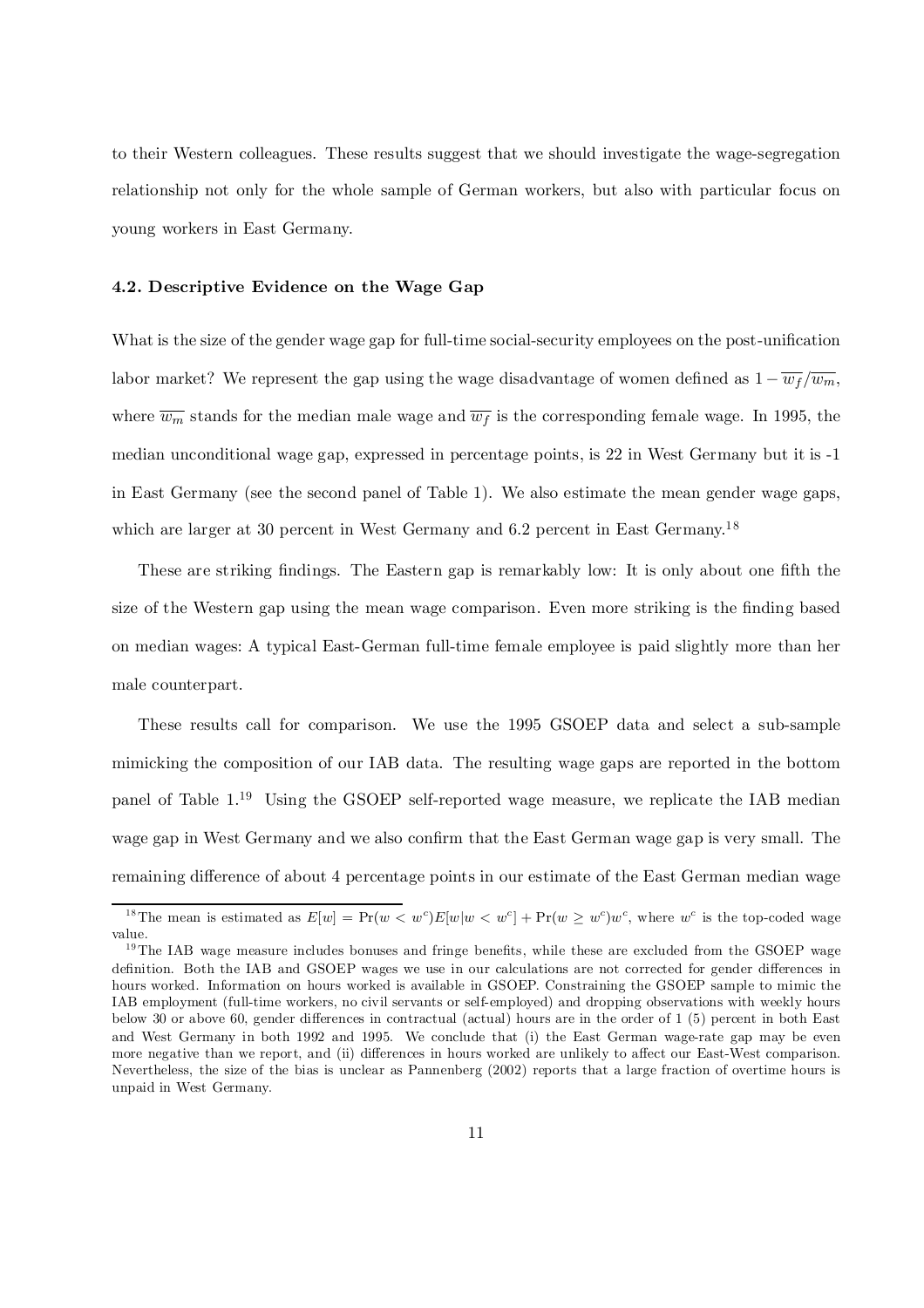gap may be due to sampling error as the East German restricted GSOEP sample consists of only 1425 workers. Further, the mean wage gap in our GSOEP sub-sample is 26% in West Germany and 7% in East Germany, quite close to our IAB approximate mean wage gaps. Given the large size and the administrative nature of the wage information in the IAB sample, we feel confident that our results are informative about the wage gap of full-time German social-security workers.

It is natural to ask whether the lack of median wage differences in East Germany corresponds to a perfectly equalized wage setting in which men and women working on the same job are paid equally. A unique advantage of the IAB data is that it allows one to answer this question directly. Using the matched employer employee sub-sample (see Section 3) we can ask about pay differences between men and women working in the same detailed occupation in the same firm—in the same job. The bottom panel of Table 1 compares the overall wage gaps to those based on within-job comparisons. Each entry is the percentage wage disadvantage for females averaged across all job cells where we could match at least one male and one female worker, that is predominantly in large firms. The results imply that median wages of such male and female co-workers differ by about 7 percent in East Germany and by about 15 percent in West Germany. 20

These are remarkably large within-job wage gaps, especially in the context of the overall differences in male and female wages, even though these are based on a broader sample of all workers and firms. In West Germany, there is a wage gap of almost one sixth among very similar workers of different gender. In part, the job-cell wage gap may be caused by differences in hours worked, but its extent calls for further investigation of potential violations of the equal pay act. The size of the within-job wage gap also suggests that occupational segregation may not be an important source of the relatively large West German overall wage gap. In East Germany, our results thus far suggest the coexistence of a significant gender wage gap within jobs with an almost fully equalized overall

<sup>&</sup>lt;sup>20</sup>The average wage gaps are only slightly higher than the median wage gaps. The averages are taken across all observed job-cell wage-gap observations. Weighting by the size of each observed worker group makes no material difference. The median wage gaps are not sensitive to constraining the analysis to job cells with at least 3 men and 3 women.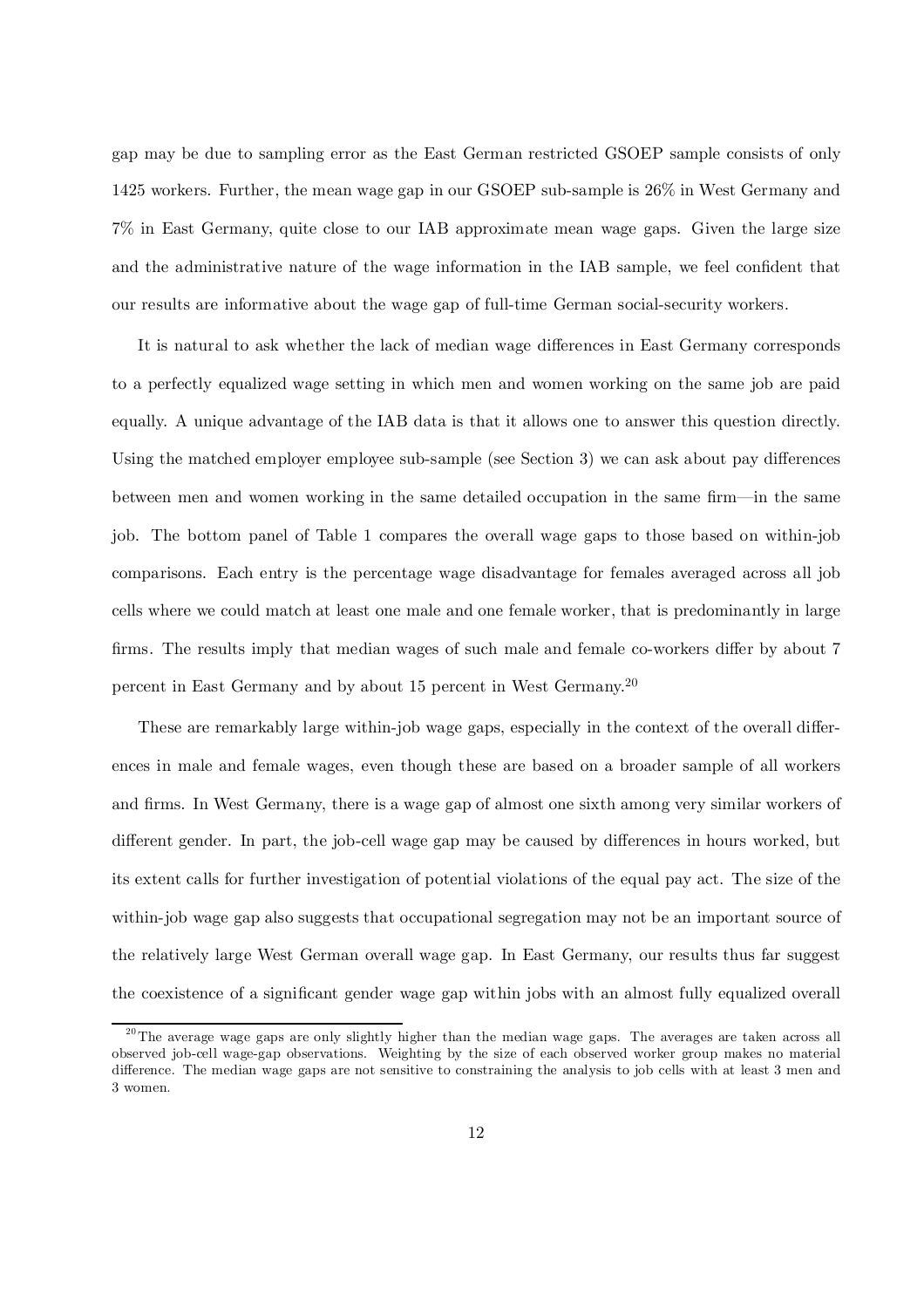wage. A leading potential explanation for such a pattern of wage gaps is that 'female' occupations pay more. We explore this hypothesis below.

#### 4.3. Accounting for the Wage Gap

In this section, we account for the sources of the observed wage gaps using logarithmic wage regressions. Specifically, we ask about the explanatory power of (i) worker and firm characteristics, and (ii) occupational segregation. Following the literature (e.g., Groshen, 1991; Macpherson and Hirsh, 1995; or Bayard et al., in press), we capture the effect of gender segregation on wages by conditioning on the 'femaleness' of occupations. 'Femaleness' is measured by the percent of females  $(P)$  in a given group of employees.<sup>21</sup> We therefore estimate logarithmic Least Squares wage regressions of the following form separately for each gender and part of Germany:

$$
\ln w_{ij} = X'_{ij}\beta + P_j\gamma + \eta_j + \epsilon_{ij}, \text{ with } i = 1, \dots N_j, \text{ and } j = 1, \dots, J. \tag{1}
$$

Here,  $w_{ij}$  denotes the daily wage of the *i*-th worker in the *j*-th occupation,  $X_{ij}$  represents the observed worker and firm characteristics,  $P_j$  is the fraction of female employment in j-th occupation,  $\eta_j$  captures the occupation-specific unobservable attributes,  $\epsilon_{ij}$  includes the unobserved workerspecific skills,  $J$  denotes the total number of occupations, and  $N_j$  is the number of workers in the sample employed in the  $i$ -th occupation.

Equation 1 highlights two important sources of estimation problems. Unfortunately, we are not able to fully control for the first unobservable, the occupation-specific attributes  $\eta_j$ , which may lead to an upward bias in  $\gamma$  if women prefer occupations which offer costly attributes (e.g., flexible working hours or lack of physical-strength demands). Secondly, sorting of workers into occupations based on unobserved labor quality is a feature of an important hypothesis in the occupational

 $21$ We estimate the occupation-specific fraction of female workers from within our data. Given the cross-sectional size of the data, this results in precise estimates of occupations' 'femaleness.' In contrast, using our data to estimate the share of women out of a firm's workforce would results in a noisy measure give the low number of workers matched to each firm (Table 1). Also, recall that we use the detailed IAB 3-digit occupational classification. Having a detailed categorization of occupations is important for minimizing the extent of measurement error (bias) to the extent that there are meaningful differences in the content of occupations within broad occupational categories.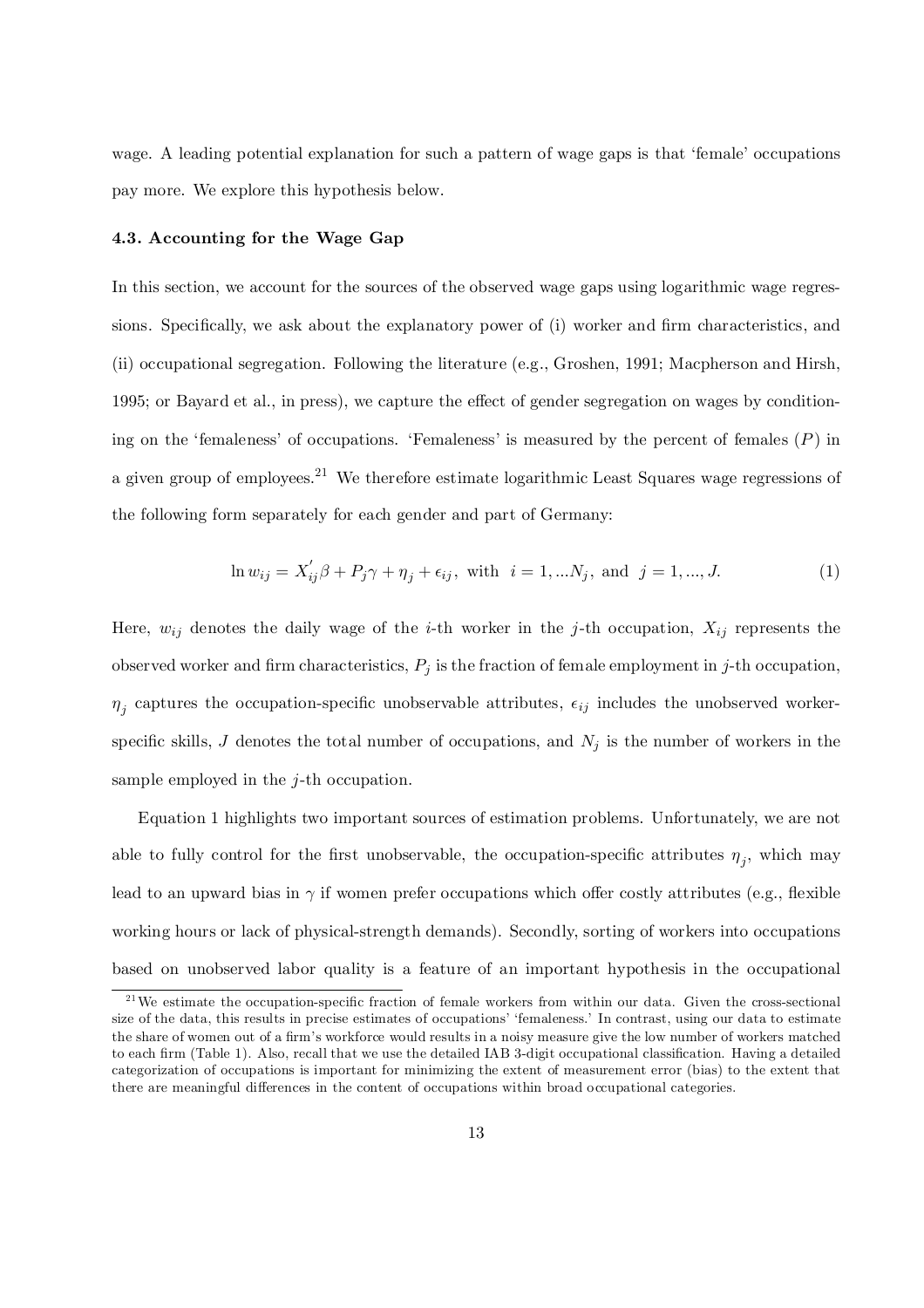segregation literature (see Section 2.1). If the occupational averages of worker unobserved skills  $(\epsilon_{ij})$ are correlated with the 'femaleness' of occupations  $(P_j)$ , this would again lead to a biased estimate of  $\gamma$ . One can remove the time-constant unobservable worker skills by "differencing" observations for the same worker from two time periods. We follow this strategy below, but first, we present a set of traditional cross-sectional estimates.

The possibility of correlated unobservables within occupations also affects statistical inference in our cross-sectional estimation. To provide a conservative basis for inference, we therefore capture occupation-level clustering of unobservables using a panel-data version of the Huber/White variance estimator:

$$
\widehat{V}(\widehat{\delta}) = (Z'Z)^{-1} \left( \sum_{j} Z'_{j} \widehat{\epsilon}_{j} \widehat{\epsilon}'_{j} Z_{j} \right) (Z'Z)^{-1}, \tag{2}
$$

where  $\delta' = (\beta', \gamma'), \hat{\epsilon}_j = \ln w_j - Z_j \hat{\delta}$  is the column vector of estimated error terms for workers in the j-th occupation, and where  $Z_j = (X_j, P_j)$  is the matrix of regressors rearranged along the occupational dimension.

#### 4.3.1. Standard Explanations

The least-squares regression estimates for West and East Germany are presented in Tables 3a and 3b respectively. Columns  $(1)$  and  $(3)$  list standard specifications conditioning on both worker and firm characteristics but not on occupational segregation measures. Given the absence of actual labor market experience in the data, we choose to include among the regressors the number of children and a marriage indicator together with a quadratic in age. By doing so, we aim to control for the wage effects of (past) maternity leaves to the extent allowed by the data. We also condition on the type of employer by including a set of industry and firm-size dummies. The estimates suggest very similar returns to education across both economies and genders as well as a strong similarity in the estimated industry wage structures.

Next, we use the estimated coefficients to ask about the sources of the gender wage gaps in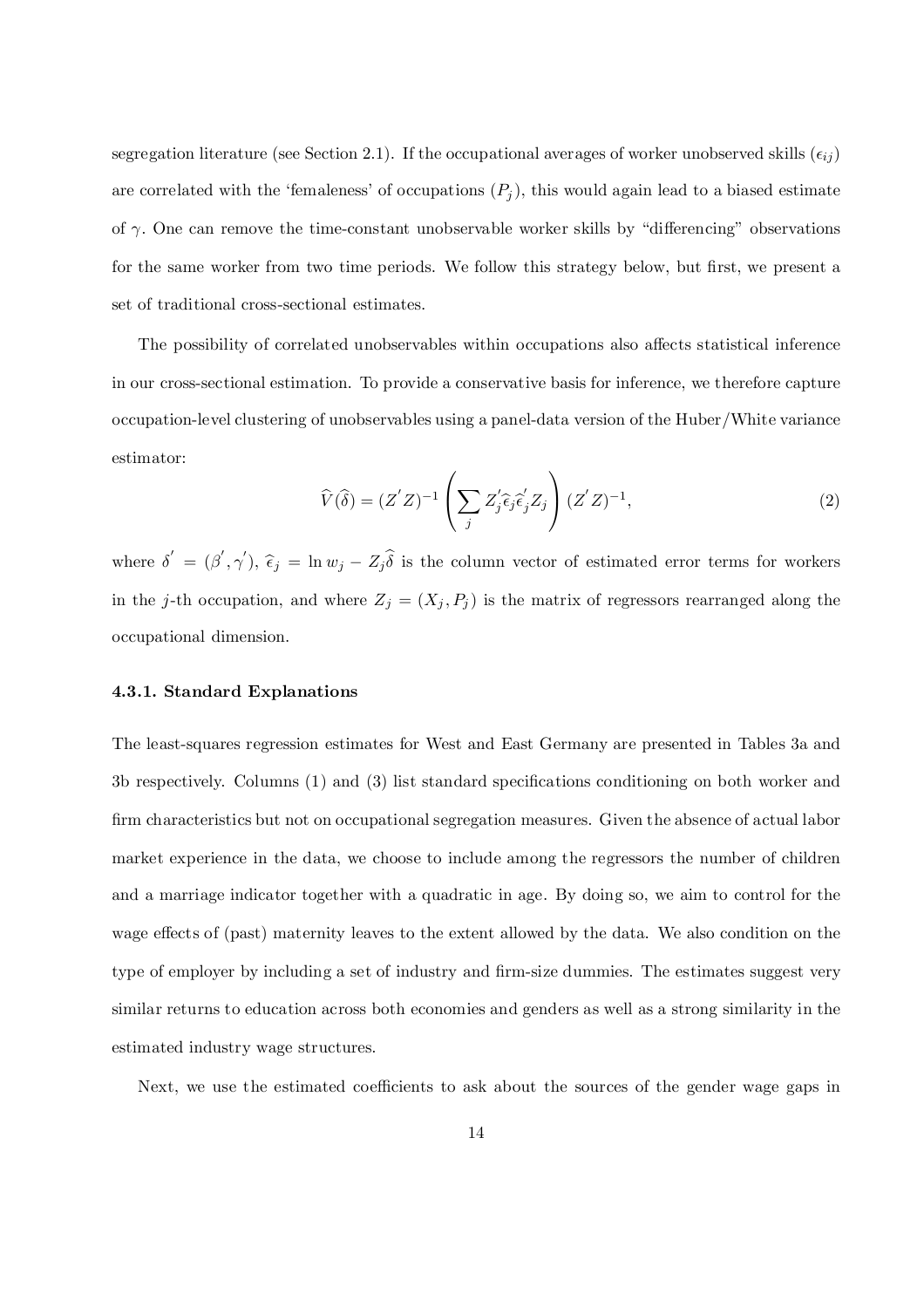Germany using the Oaxaca-Blinder decomposition. The approach focuses on first moments of wages, relying on the fact that fitted regressions pass through sample means (Oaxaca, 1973). A general form of the mean wage decomposition is as follows:

$$
\overline{\ln w_m} - \overline{\ln w_f} = (\overline{X_m} - \overline{X_f})' \tilde{\beta} + [\overline{X_m}'(\widehat{\beta_m} - \tilde{\beta}) + \overline{X_f}'(\tilde{\beta} - \widehat{\beta_f})],\tag{3}
$$

where f denotes females and m denotes males,  $\overline{\ln w_s}$  is the gender-specific mean of the natural logarithm of hourly wage,  $\overline{X_s}$  represents the respective vectors of mean values of explanatory variables for men and women with  $s \in \{f, m\}$ . Finally,  $\beta_m$  and  $\beta_f$  are the corresponding vectors of estimated coefficients from gender-specific wage regressions and  $\tilde{\beta}$  represents a counter-factual non-discriminatory wage structure. The first term on the right hand side of equation 3 represents that part of the total logarithmic wage difference which stems from the difference in average observed productive characteristics across gender. The second term originates in the differences in gender-specific coefficients from the non-discriminatory wage structure and is often interpreted as providing an upper limit on potential wage discrimination. There are a number of variants of this method depending on how one approximates the non-discriminatory wage structure; see Oaxaca and Ransom (1994). In line with their recommendation, we use the weighted average of the genderspecific coefficients with weights corresponding to shares of each gender out of all employment (for a similar approach, see, e.g., Macpherson and Hirsh, 1995).

The Oaxaca-Blinder decomposition is presented in Table 4. Summing up the products of average coefficients (column 1 or 3) and X differences (column 2 or 4) for each part of Germany, we find that gender differences in demographic and firm characteristics account for 7.5 percentage points of the overall gender wage gap in West Germany. In East Germany, however, we find that the gender differences in productive characteristics actually work to women's advantage, reducing the gap which would have been larger if the distribution of X was equalized across men and women. (For qualitatively similar findings from post-communist countries, see Ogloblin, 1999, or Jurajda, 2003.) In particular, we note that East German women have better educational levels than their male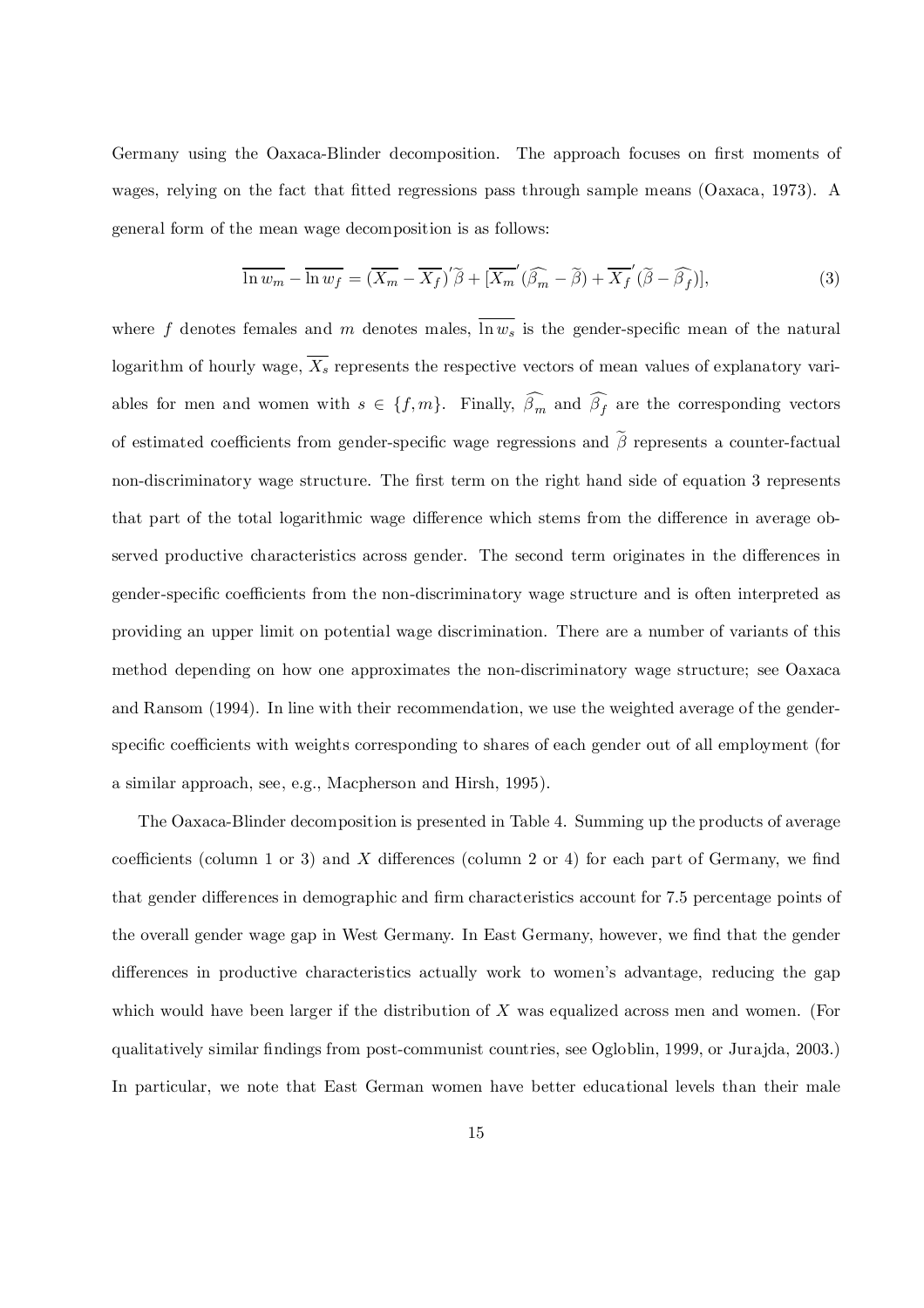colleagues and that they are more likely to work in the highly-paid service and public-administration sectors.

#### 4.3.2. Cross-Sectional Effects of Occupational Segregation

Our goal is to learn about the importance of occupational segregation for wages. In columns (2) and  $(4)$  of Table 3, we therefore introduce an additional regressor to our previous specification, namely the share of female workers in occupation. The demographic and firm coefficients remain stable. The West German occupational segregation coefficients we obtain suggest there is no statistically significant relationship between the 'femaleness' of 3-digit occupations and wages of either men or women. This is in contrast to the stylized facts of the U.S. literature (see, e.g., Macpherson and Hirsch, 1995) which finds negative effects of female occupational concentration on wages of both genders. Even more striking are the East German estimates in Table 3b: The coefficients on the fraction of females in occupation are both positive and statistically significant.<sup>22</sup> This flies in the face of both the U.S. evidence and the available work from transition countries.

In Table 5 we assess the sensitivity of our gender segregation estimates to different specifications and sub-samples. Column  $(1)$  of Table 5 shows the coefficients on female occupational segregation from regressions including no other controls. While the West German correlations are not statistically significant, the East German estimates are positive and much larger compared to the corresponding parameters of Table 3b. In column  $(2)$  we replicate the coefficients based on the preferred specification with all firm and worker controls from Table 3: Both of the East German coefficients are positive and statistically significant. Baker and Fortin (2001) argue that, because of human capital externalities, one should also control for average characteristics of co-workers in an occupation. In column (3) we therefore ask whether higher educational level of workers in the same occupation (but typically a different firm) increases a worker's wage independent of the owneducation effect.<sup>23</sup> Specifically, we introduce three additional regressors consisting of the fraction

<sup>&</sup>lt;sup>22</sup>The male (female) coefficient is statistically significant at the 1% (10%) level.

 $^{23}$ It is not clear why women would choose to enter occupations with lower average education level, i.e. low-wage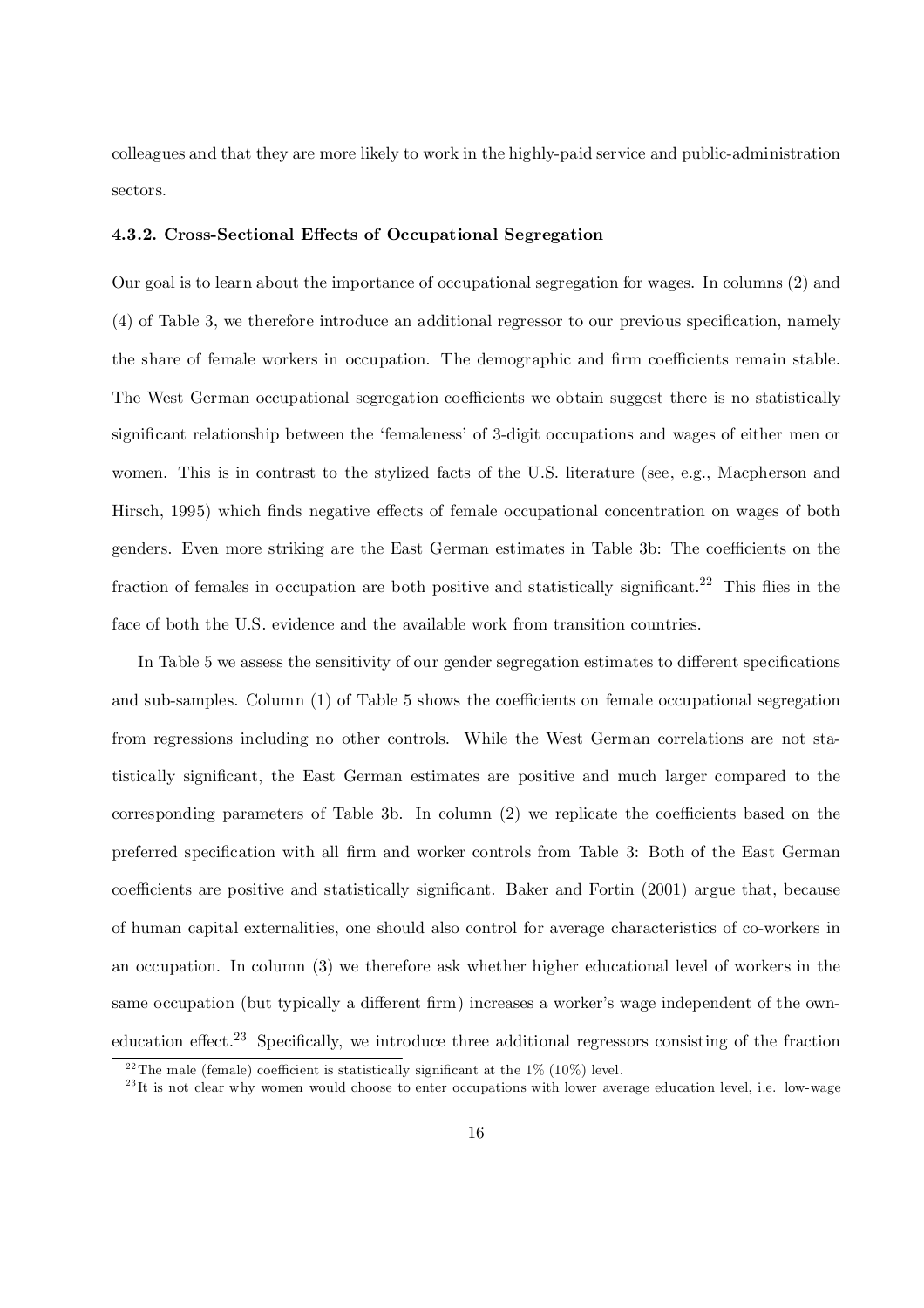of an occupation's workforce with a (i) college degree, (ii) Abitur exam, and (iii) apprenticeship degree. The (unreported) regression coefficients corresponding to these additional controls are always positive and statistically significant. However, their introduction leads to no qualitative change in the parameters of interest: The East German segregation coefficients are smaller, but remain positive and statistically significant, while the West German coefficients are still insignificant. Finally, in columns  $(4)$  and  $(5)$  we re-estimate the preferred specification for the sub-sample of younger and older workers. This is motivated by the differential extent of segregation across age groups (Table 2). We find that the insignificant West German overall coefficients result from a combination of a significant wage penalty to 'female' jobs for workers under 30 years of age and a positive, but statistically weak relationship for older workers. In East Germany, we see that the positive bonus to 'female' jobs comes primarily from older workers.

Next, we check the sensitivity of the OLS estimates to the top coding of IAB wages, which in principle renders OLS inconsistent. So far, we have ignored the issue of right censoring of wages and included the observations with top-coded wages in the OLS estimation. Now, we compare the OLS results to those based on the Censored Least Absolute Deviation (CLAD) estimator proposed by Powell (1984). CLAD is based on the assumption of zero median of the model error distribution. It is not a least-squares but a median (quantile) regression and, unlike parametric censored-regression models (i.e., Tobit), it permits non-normal, heteroscedastic, and asymmetric errors. Column (6) of Table 5 lists the gender segregation coefficients from the median CLAD regressions as well as the bootstrap standard errors. Comparing the new estimates to the Least-Squares parameters from column (2) shows little material difference. Furthermore, Appendix Table A-1, which lists the complete estimated specifications from CLAD regressions, suggests that other coefficients are also little affected. We therefore conclude that ignoring right censoring has a negligible quantitative effect on our parameters, which justifies the mean wage-gap decompositions based on the OLS

occupations.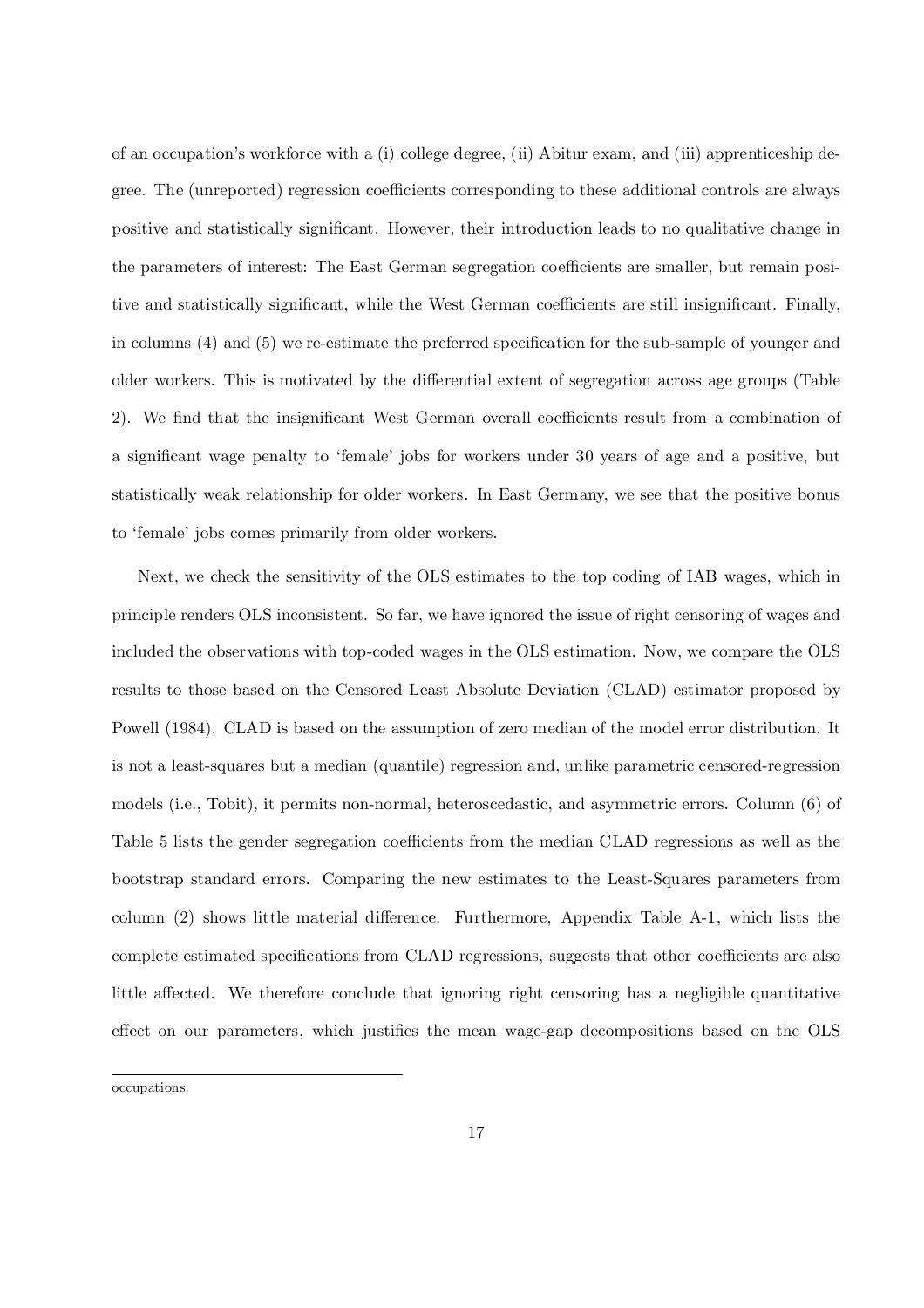estimates. 24

Up to now, we have estimated worker-level regressions, but our parameters of interest were identified using group-level (occupation-level) variation. We adjusted the variance-covariance matrix (equation 2) to correct standard errors for the different data dimensions used in the estimation of worker- and group-specific coefficients and to allow for correlation of worker unobservables within occupations. There is an alternative way of reflecting the different degrees of freedom involved in estimating the worker-specific and occupation-specific coefficients: One may first estimate a regression with individual-specific regressors only and in a second stage regress the occupational means of residuals or the estimated occupational dummies from the first stage on the share of females in occupation, weighting by the occupation's size. See Dickens and Ross (1984) for an original formulation of the approach and Baker and Fortin  $(2001)$  for a discussion of the ramifications of the one-step and two-step estimators for potential biases from occupation-level omitted variables.

We visualize the estimates from column (2) of Table 5 in Figure 4.2 where we plot for each gender and each part of Germany in 1995 the occupation-specific average residual from wage regressions with standard controls (but not occupations' 'femaleness') against the occupation-specific fraction of females. The size of each plotted observation reflects the number of workers in that occupationgender group in the data. The graphs also contain fitted linear weighted-least-squares regression lines. The estimated parameters from these regressions are in full accord with those based on worker-level analysis. Again, both West German coefficients are small  $(0.03)$  for men and  $-0.04$ for women) and statistically insignificant, while the East German coefficients are both positive and highly statistically significant  $(0.08$  for both men and women).<sup>25</sup> We note that weighting by

<sup>&</sup>lt;sup>24</sup>Note that the Oaxaca-Blinder decomposition idea relies on the regression passing through sample means and does not carry over to the quantile regression case.

 $^{25}$ Introducing the controls for the average education in occupation in the second-step regression leads to a dramatic change in the estimated parameters. In West Germany, both of the segregation coefficients are now negative and statistically significant, while both of the East German parameters are close to zero and insignificant. We interpret these estimates as suggesting that women in East Germany are concentrated in high-skill occupations. (See the next section for further evidence on this interpretation.) On the other hand, using the occupational dummies from the first-stage (instead of log-wage mean residuals by occupation obtained in absence of occupational controls) leads to stronger positive coefficients in the second stage, especially for East Germany. Note, however, that the inclusion of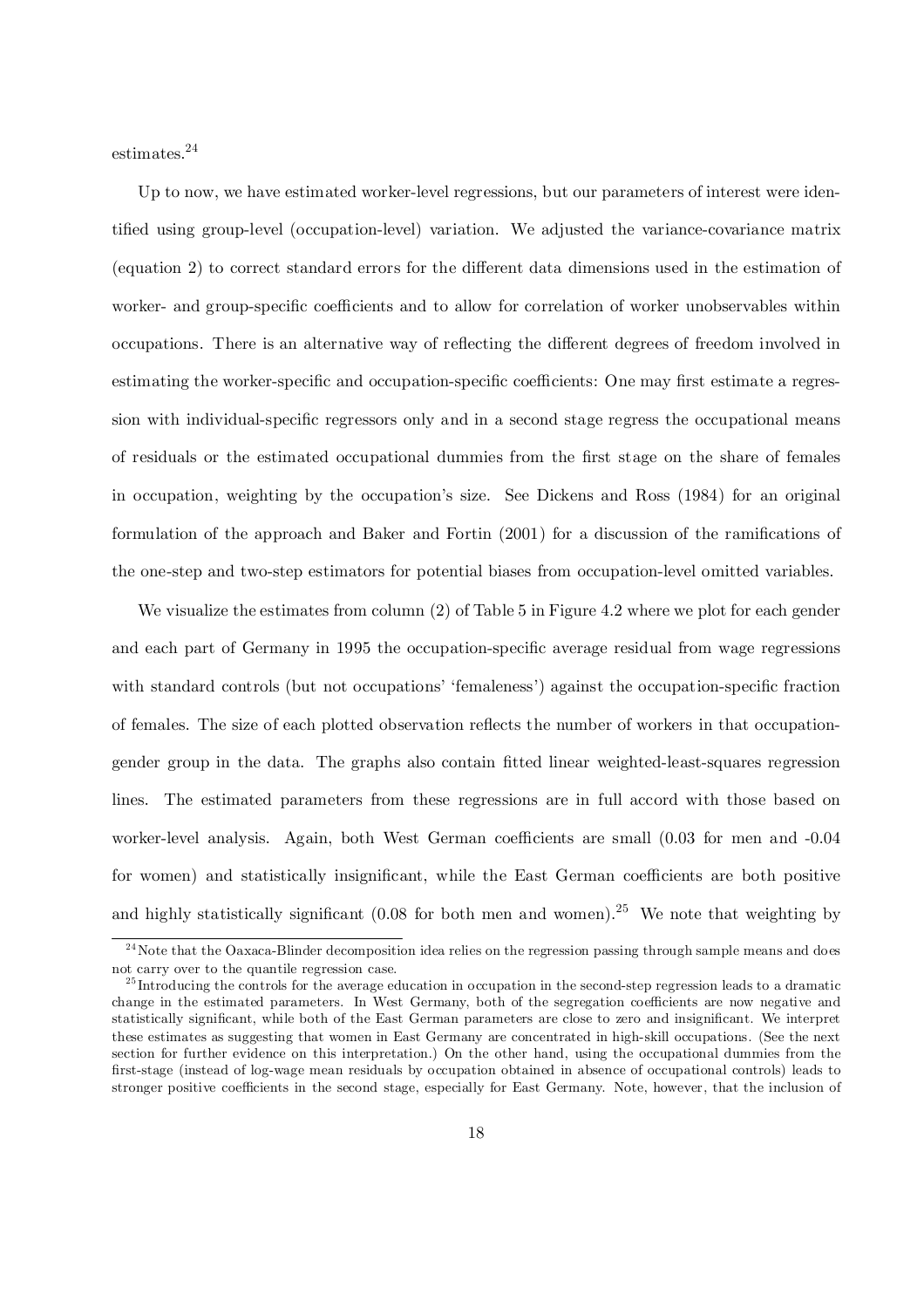

Share of Women in 3-Digit Occupation

Figure 4.2: Occupation-Level Relationship between Wage Residuals and 'Femaleness' in 1995

occupation's size is important; giving each occupation equal weight would result in a negative effect for West German men.

#### 4.3.3. Person-Fixed-Effect Specifications

Our estimates up to now have been based on cross-sectional variation in occupation-specific female concentration. How can we interpret our findings thus far? In particular, why do 'female' occupations pay more in East Germany? In searching for an answer we turn to the specific labor market history and institutions in East Germany. The transition from communism in East Germany led

occupational dummies in the first-stage regression affects the interpretation of the estimated education coefficients. As in the returns-to-education literature, we prefer to filter out the effect of education independent of the (subsequent) choice of occupation. Either approach confirms the finding of a bonus to 'female' occupations in East Germany.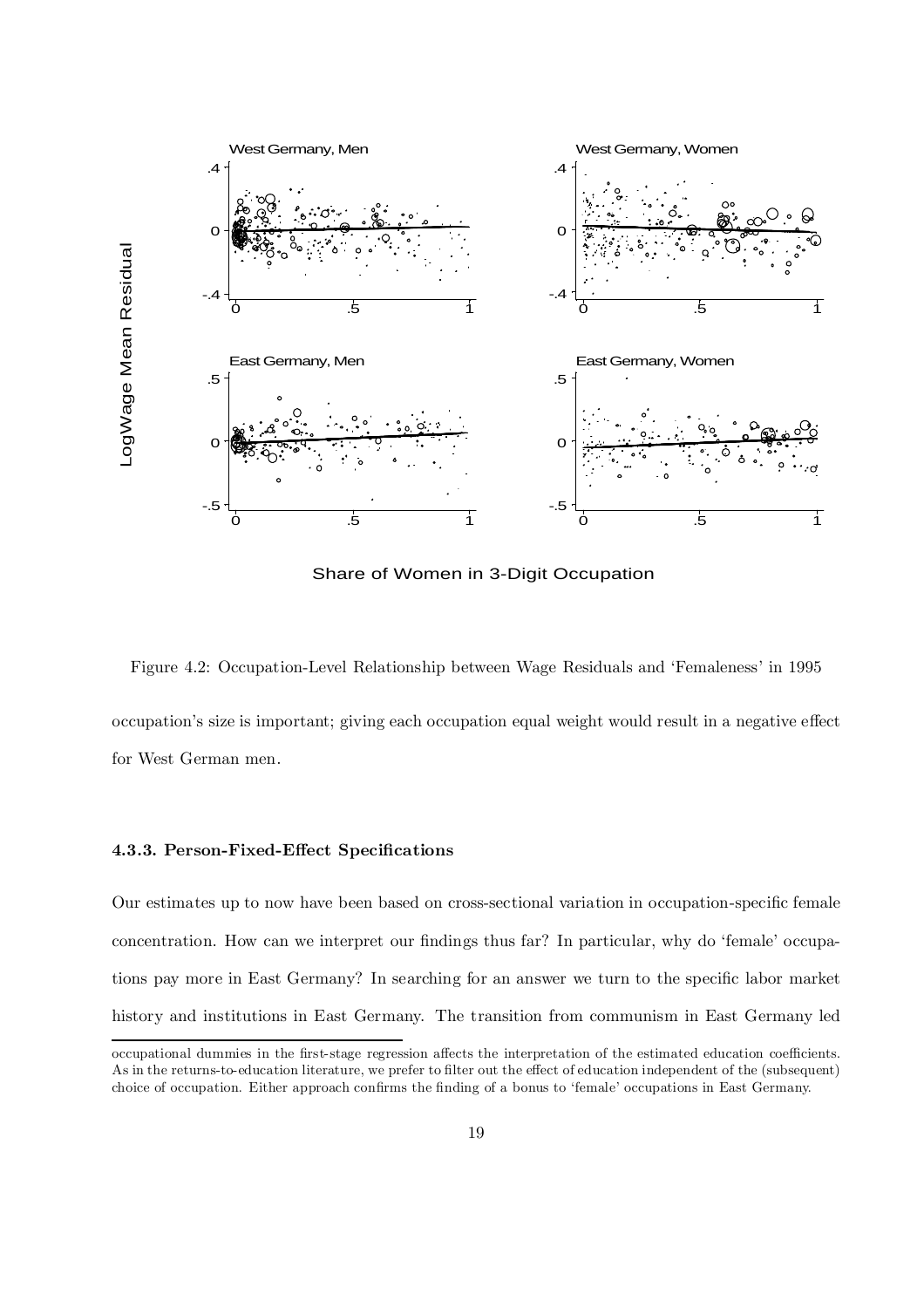to a dramatic fall in female employment rates while wage levels rapidly rose to near-western levels. This suggests a marked tendency towards selection of East German women into employment based on labor quality. We know that during early pro-market reforms in East Germany low-wage women were more likely to become jobless while East German men were more likely than women to enter self-employment (become entrepreneurs) and therefore disappear from our data (Hunt, 2002). If entry into self-employment is highly correlated with observed and unobserved quality, the East German men remaining in social-security employment may be of relatively low labor quality. On the other hand, if low-skill women are not employed, the pool of social-security female employees may be of relatively high quality.

Indeed, our Oaxaca-Blinder decomposition in Table 4 suggests that, unlike in West Germany, the observed labor quality of female employees in East Germany is higher than that of their male colleagues. If, as one would expect, there is a positive correlation between observable and unobservable skills of workers (Gibbons and Katz, 1992), East German women may also have better unobservables. A positive correlation between the share of women in an occupation and the occupation-specific unobserved labor quality would then lead to the surprising positive coefficient on occupational 'femaleness' for females. Furthermore, if the share of women in an occupation becomes an index of labor quality, then high-skill men may sort themselves into such occupations (Kremer, 1993), giving rise to a positive effect of occupations' 'femaleness' for males.

One could alternatively explain the positive effect of occupational 'femaleness' on male wages as corresponding to a compensating wage differential for men who would prefer to work with other men, but accept positions in occupations predominantly staffed with women. This explanation is attractive because we know that in Germany wages can differ according to gender within narrowly defined worker groups (Table 1). However, this hypothesis is less useful in explaining why wages of women working in predominantly 'female' occupations are higher compared to those of women working in 'male' occupations.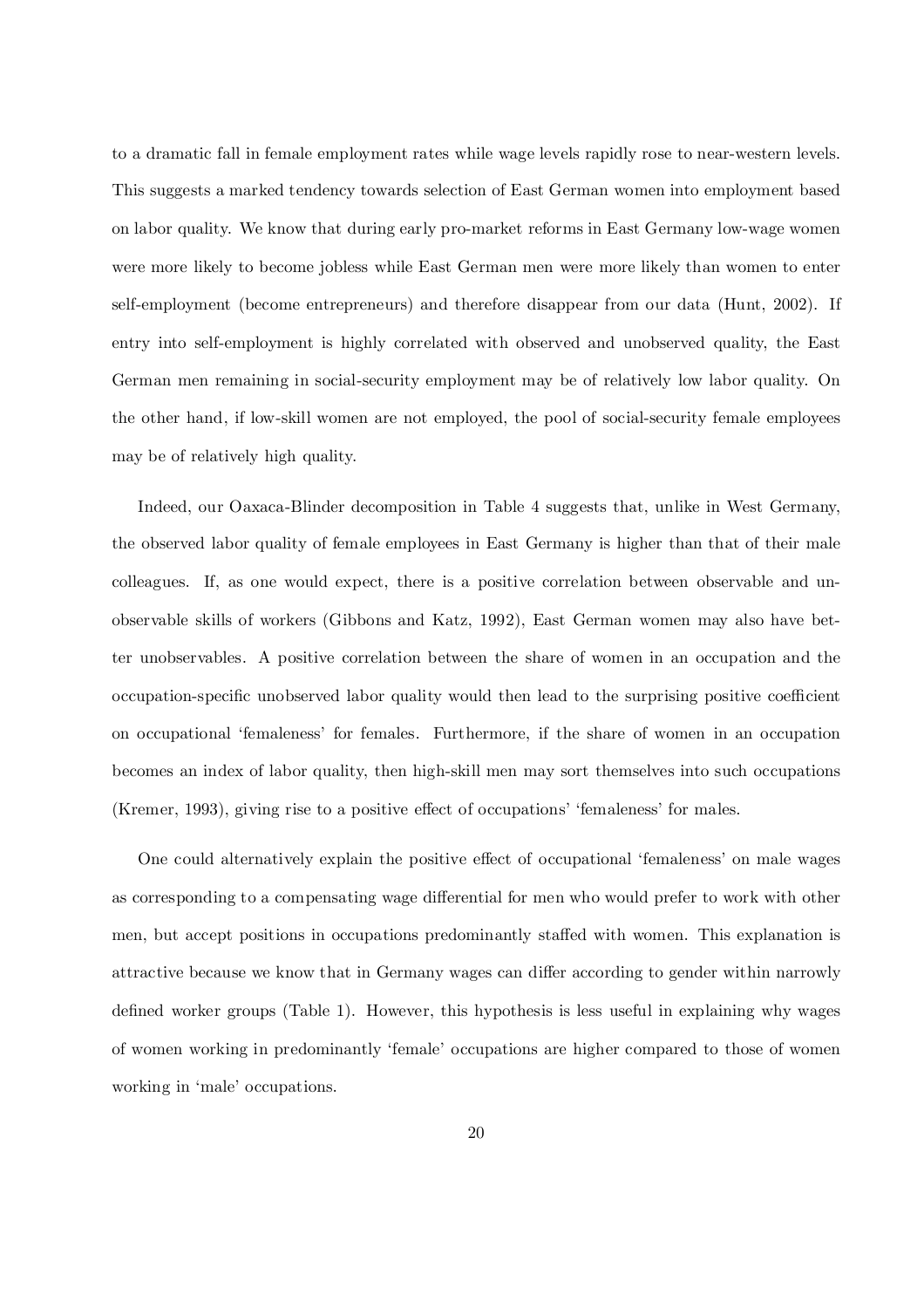If the percentage of females in an occupation serves as a proxy for skill level, then the 'femaleness' coefficients should decline with the introduction into a regression of productivity controls. Comparing columns (1) and (2) of Table 5, we see that this is indeed the case. We can shed more light on the quality sorting hypothesis using the panel dimension of our data. Following Macpherson and Hirsh  $(1995)$ , we condition on person-specific unobserved labor quality by estimating worker-fixed-effect regressions.<sup>26</sup> These "within" regressions use a subsample of workers employed in both 1992 and 1995 consisting of 30 and 114 thousand employees in East and West Germany respectively.<sup>27</sup>

It is important to discuss the sources of variation in " within-person" occupation characteristics, such as the share of women. Over time, the 'femaleness' of one's occupation can change both for workers who remain in the same occupation and for those who switch occupations between 1992 and 1995.<sup>28</sup> To the extent that they are exogenous to gender segregation, occupation moves provide an important source of identification for the segregation effect. The IAB panel we use is rich in that it covers 16 (8) thousand of such occupation moves in West (East) Germany.<sup>29</sup>

Table 6 presents the results based on the 1992-95 panel subsample. First, we check whether the cross-sectional estimates of the penalty to 'female' occupations from column (2) of Table 5 are replicated in the panel subsample. We obtain qualitatively equivalent parameters in column (1) of Table 6 in that the West German occupational 'femaleness' coefficients remain small and are not statistically significant. The East German male coefficient is also in accord with the cross-sectional estimate based on all 1995 workers, but the female parameter is now close to zero. In column (2) of

 $26$ Using fixed-effect regressions to control for unobserved person-specific characteristics is an alternative to estimating sample-selection models of (female) employment participation. In general, participation decisions undoubtedly affect both the extent of segregation and the coefficients of female wage regressions. The estimation (and identification) of such models goes beyond the scope of the recent literature on gender segregation. In our case, we refer the reader to Hunt (2002) for evidence on the role of labor quality for employment participation in East Germany.

<sup>&</sup>lt;sup>27</sup>The (unreported) cross-sectional parameters from 1992 are very similar to those presented in Table 3 for 1995 (see Prasad, 2000, for evidence on the stability of the German wage structure). Hence, the assumption of constant coefficients across the two years, embedded in the fixed-effect model, is reasonable. At the same time, the 3 year gap is long enough to allow for changes in wages resulting from changes in occupations to take place.

 $^{28}$ The occupation-level time changes of 'femaleness' separate from those coming from the observed (sample of) occupation moves come from the occupation-gender structure of employment inflow and outflow, which is not captured in the panel sub-sample.

<sup>&</sup>lt;sup>29</sup>In both parts of Germany, about 70% of the occupation movers also changes firms between 1992 and 1995.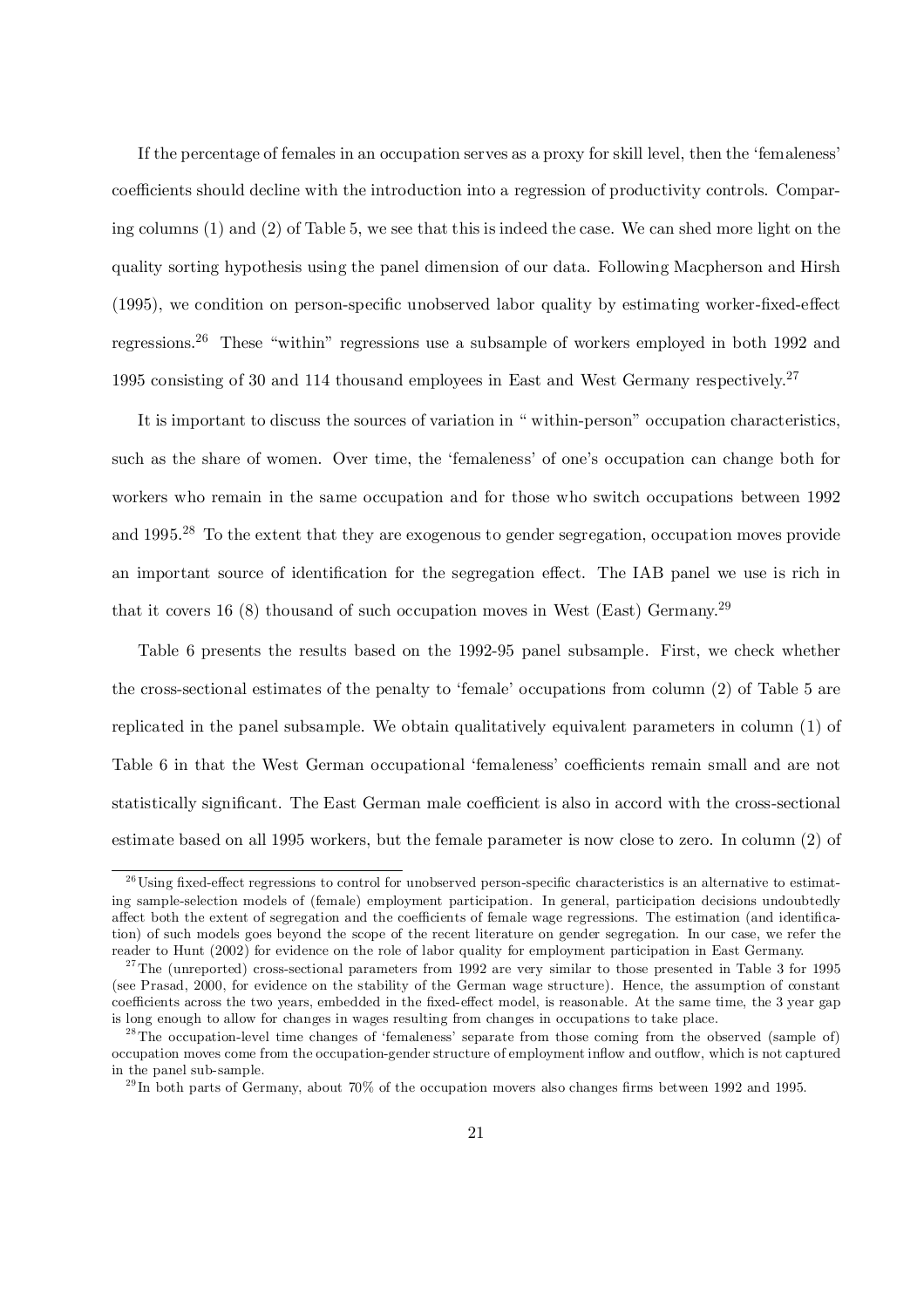Table 6 we re-estimate the cross-sectional relationship using the smaller group of occupation movers who provide the strongest source of identification for the "within-person" estimation. Here, we are able to closely replicate both of the East German occupational coefficients as well as the male West German estimate, but the female West German parameter estimate grows and becomes statistically significant (but remains within one standard error of the preferred cross-sectional estimate). Overall, we conclude that the most important feature of our cross-sectional analysis, namely the positive 'bonus' to 'female' occupations in East Germany is preserved in the panel subsamples.

Finally, columns  $(3)$  and  $(4)$  of Table 6 present the estimates of the effect of an occupation's 'femaleness' on wages based on "within-worker" time-change variation. <sup>30</sup> These results are not affected by time-constant differences in worker skills and therefore come closer to a causal effect of segregation on wages. Using this different source of variation, we obtain a dramatically different set of coefficients. Conditioning on both observed and unobserved personal characteristics results in negative effects of occupational segregation in West Germany and zero effects in East Germany, completely eliminating its positive cross-sectional occupational segregation coefficients.<sup>31</sup> This is fully consistent with our explanation of the positive effects as being driven by sorting on unobserved labor quality differences.<sup>32</sup> On the other hand, this finding is not consistent with the alternative explanation for the male positive 'femaleness' effect based on a compensating wage differential for men who prefer to work with men, but accept working with women.

Using the notation of equation 1 we are now ready to calculate the contribution of gender

<sup>&</sup>lt;sup>30</sup>The clustering of unobservables used to correct standard errors now occurs by occupation pairs across the two years.

 $31$ In all fixed-effect specifications, we also tried to include a constant term in order to capture the different average growth of wages for East and West Germany, which we would not want to interpret as being caused by differences in the time change of female share on total employment in each part of Germany. These estimates ask whether wage growth was faster, relative to average wage growth in the period, in those occupations where female share grew faster. These results are fully identical to those presented in Table 6, which are based on standard fixed-effect formulas and inflation-adjusted wages.

 $32$  Further, we note that the quality-sorting hypothesis sheds light on the stronger positive cross-sectional coefficients we obtained for older East German workers in Table 5. Early retirement programs offered at the outset of economic transition in East Germany are likely to have resulted in a particularly strong selection into employment based on labor quality.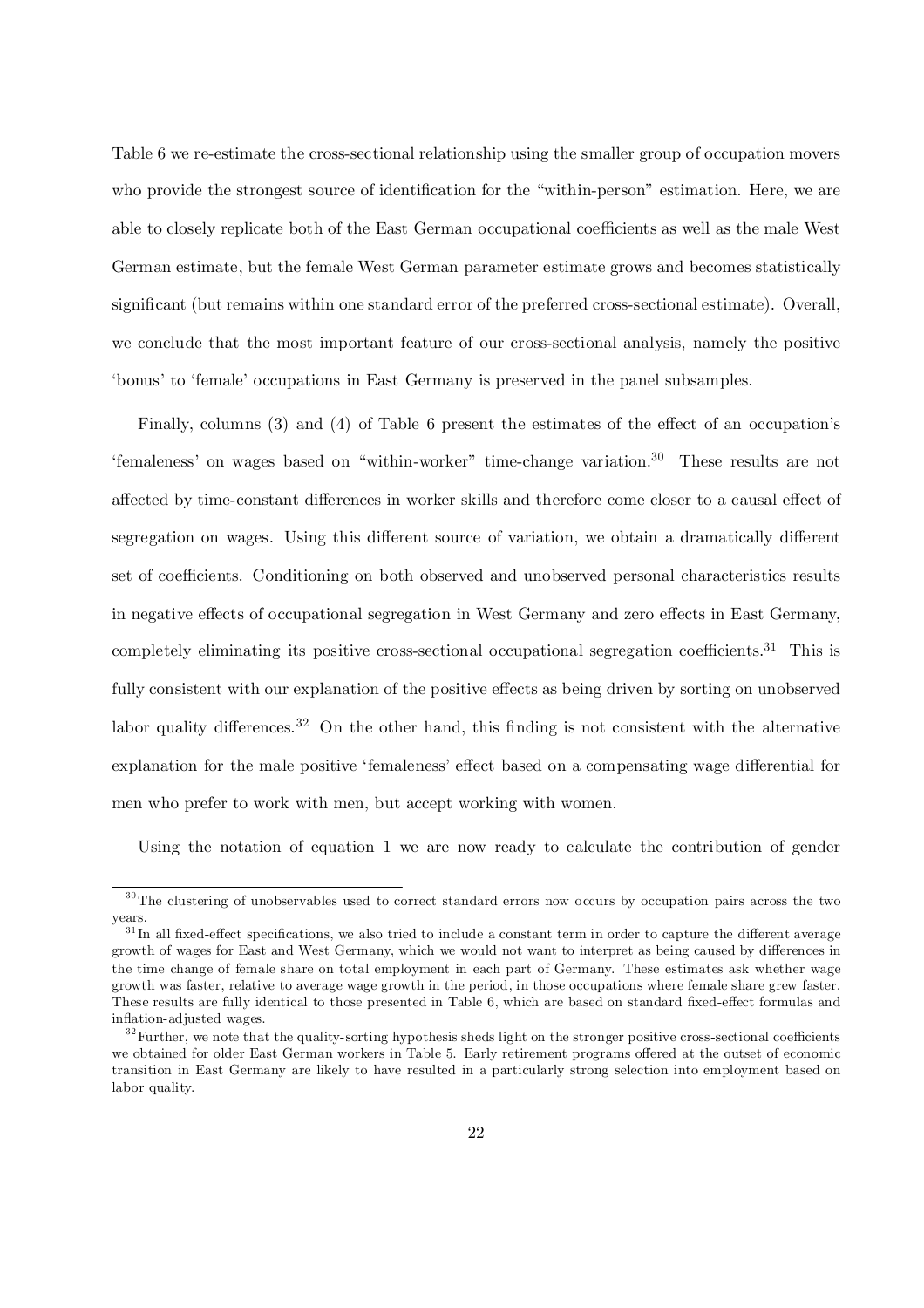segregation to overall wage gaps as  $(\overline{P_m} - \overline{P_f}) [\varphi \widehat{\gamma_m} + (1 - \varphi) \widehat{\gamma_f}]$ , where  $\varphi$  is the share of males in full-time social-security employment,  $\hat{\gamma_s}$  are the estimated gender-specific segregation coefficients, and where  $\overline{P_s}$  contains the averages of the female-share regressor for each gender.

We perform this calculation twice, in both cases using the cross-sectional mean differences in P from 1995. First, we use the cross-sectional parameter estimates from column (2) of Table 5. The calculation suggests that in West Germany gender segregation does not explain any part of the overall wage gap, while in East Germany it makes female wages 5.5 percentage points higher than male wages. Second, we use the 'causal-effect' panel-data coefficients based on occupational movers (column  $(4)$  of Table 6). Here, we find that in West Germany gender segregation explains 2 percentage points of the overall wage gap, but it gives rise to no gender-related wage differences in the east part of Germany. Overall, we believe that our panel-data results point to (i) high unobserved quality of East German female employees leading to a positive sorting on skills across occupations, and (ii) a very small causal contribution of gender segregation toward explaining the overall wage gaps in both parts of Germany.

#### 5. Conclusions

This paper sheds light on the size of the gender wage gap, the extent of occupational gender segregation, and on the effects segregation has on the gender pay differences in East and West Germany in 1995. The analysis is based on full-time employees only and does not cover civil servants and the self-employed.

Our analysis uncovers intriguing East-West differences. We find a somewhat higher degree of gender segregation across occupations in East Germany, where women form a larger share of total social-security employment. Yet, the female structure of employment is very similar in East and West Germany, despite the different history.

Strikingly, there are no median wage differences between workers of different genders in East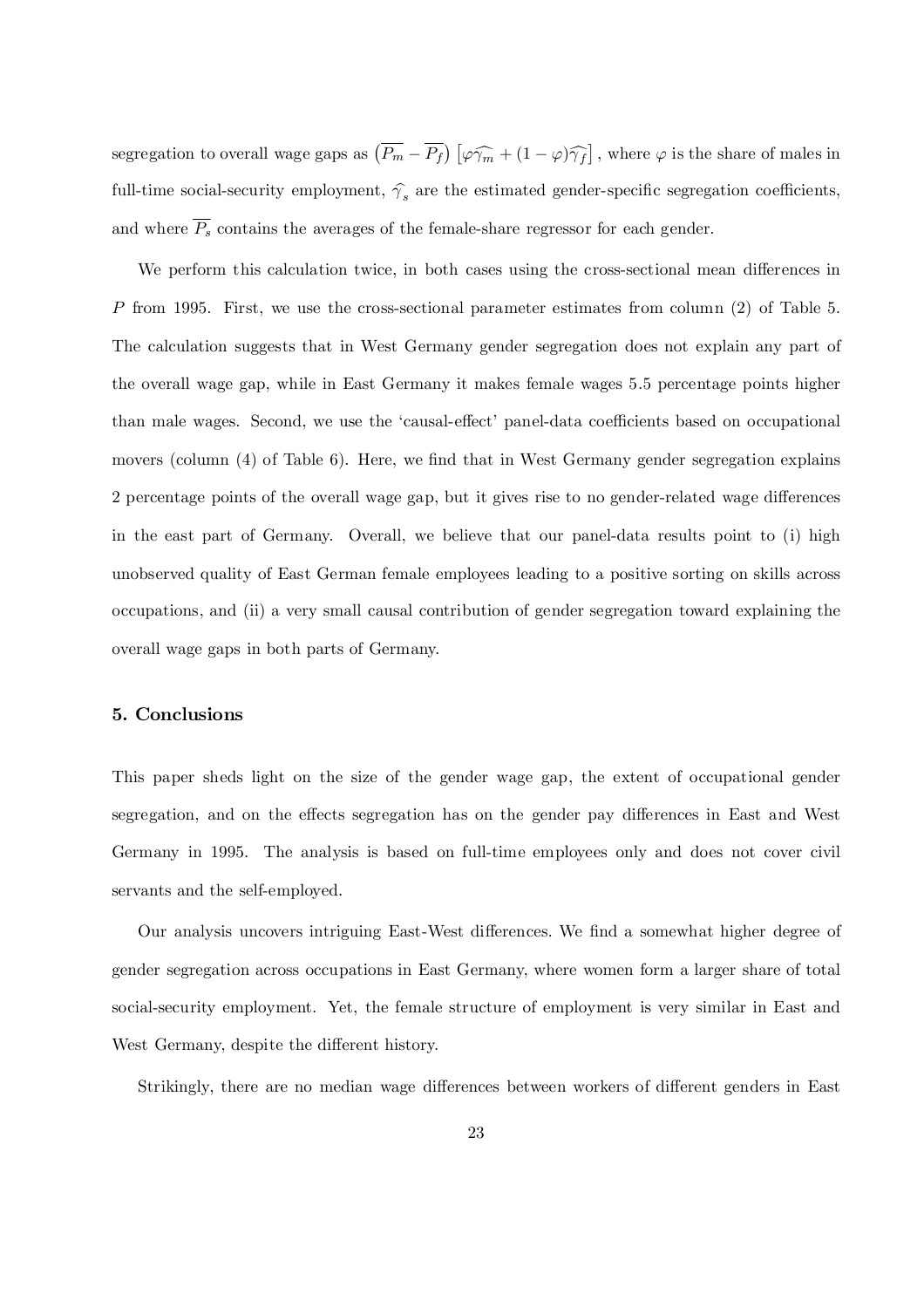Germany. Our East German data also imply a very small unconditional mean daily wage gap in the order of one fifth of the West German gap. In contrast, the mean (median) wage gap in West Germany is substantial at 30 (22) percent. Despite the difference in the overall wage gaps, we uncover significant wage gaps within jobs (occupation-firm cells) in both parts of Germany.

Our regression analysis reconciles these pieces of descriptive evidence: We find little support for the existence of a wage penalty to 'female' jobs in West Germany. Occupational segregation therefore does not explain the greater wage gap in West Germany. The significant within-job wage gaps in East Germany do not appear at the aggregate level because more 'female' occupations actually offer higher wages, in striking contrast to findings from the U.S. as well as from transition countries.

We suggest a possible interpretation for this finding based on the unique nature of transition from central planning in East Germany. German unification brought about the imposition of nearwestern wage levels against a background of mass layoffs. We know that this resulted in a strong selection of women into employment based on labor quality (Hunt, 2002). Indeed, productive characteristics of our East German female employees are higher than those of their male colleagues. If the share of women in an occupation becomes a measure of skill quality, high productivity men may sort themselves into predominantly 'female' occupations.

We explore the implications of this hypothesis in terms of unobservable skills using the longitudinal portion of the data. Following the existing literature, we assume that workers switch occupations for reasons unrelated to gender segregation, and use the resulting "within-worker" time variation in 'femaleness' of occupations to estimate worker-fixed-effect regressions. Conditioning on unobservable labor quality differences, as well as all other time-constant worker characteristics, we find no evidence of a causal effect of occupational segregation on East German wages. This is consistent with the quality sorting hypothesis, but not with other explanations for the East German 'bonus' to 'female' jobs.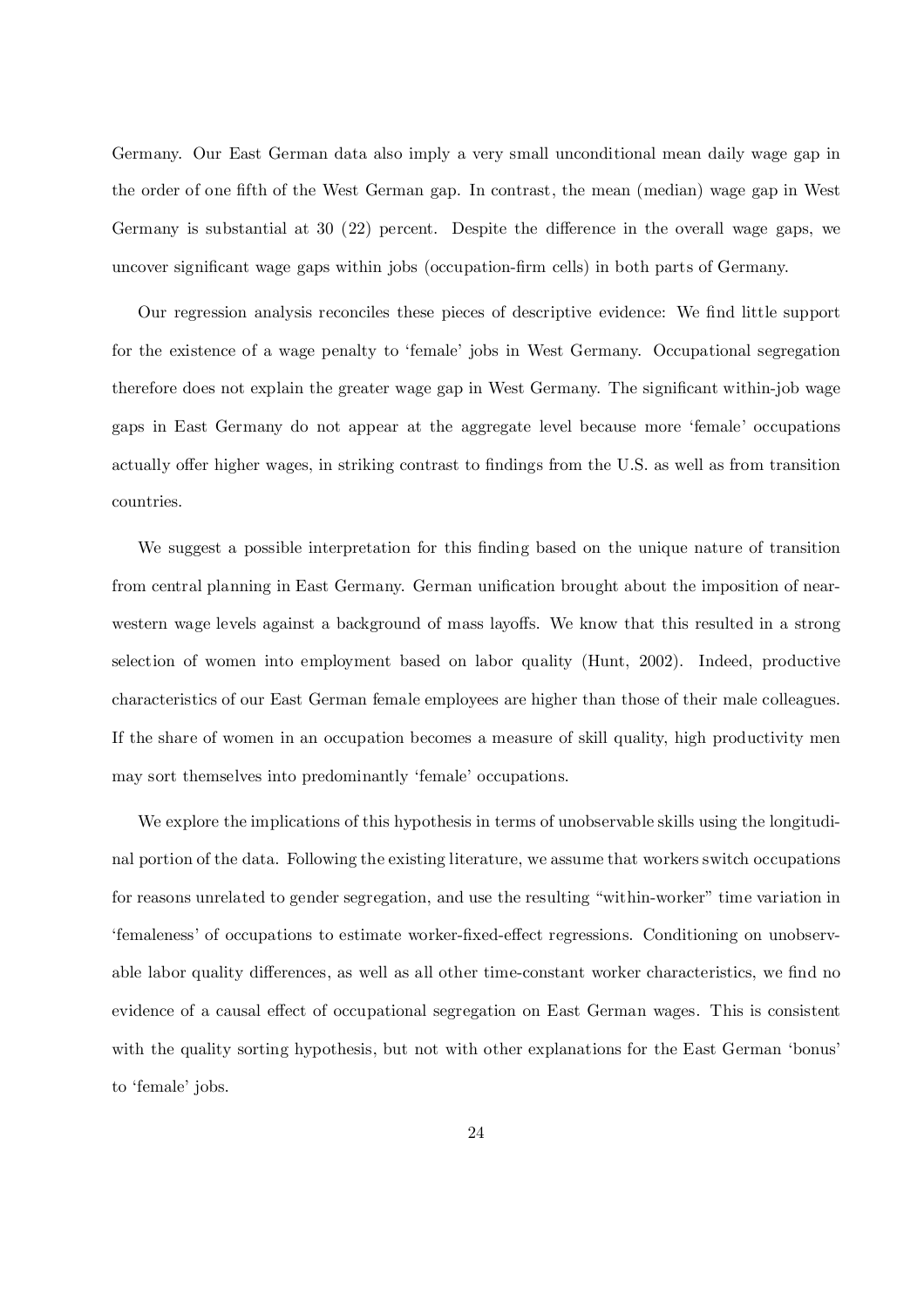Our analysis has implications for both gender public policy and the existing literature on occupational gender segregation. First, we suggest that discriminatory crowding of women into low-wage occupations is not important in Germany, including its east lands where anti-discriminatory laws were introduced only recently. However, we find the potential scope for violations of the equal pay clauses to be significant in both parts of Germany. In West Germany, workplace gender segregation combines with an uneven distribution of productive characteristics to account for up to 10 percentage points of the overall 30-percent difference between the mean wages of men and women, which leaves over two thirds of the gap unexplained. In East Germany, the low overall wage gap is in part due to the distribution of both observable and unobservable productive characteristics favorable to women. 33

Second, our evidence implies that the negative cross-sectional relationship between 'femaleness' of occupations and wages of both men and women, omnipresent in U.S. and other research, may not stand in other developed economies. Female employment rates in Germany are low compared to other developed countries. Our findings suggest that if mainly highly productive women are employed (due to, e.g., high wage floors), this may eliminate the typical negative correlation between the share of females in occupation and wage level in that occupation. Similarly, comparing our results to findings from transition economies is also suggestive. Wage levels in most transition economies rose only slowly and wage floors are still low compared to East Germany. The existing studies on occupational gender segregation in post-communist countries find a significant wage penalty to predominantly 'female' occupation classes. We believe that these casual comparisons motivate future cross-country research linking the size of the wage penalty to 'female' occupations with wage floors and skill structure of female employment. Such research would be complementary to the within-country longitudinal studies, which control for unobservable worker skills by relying

 $33$ One possible explanation for the whole of our findings is that in Germany (both East and West) discrimination against women did not take the form of segregation because it was possible to differentiate wages by gender directly within narrowly defined worker groups.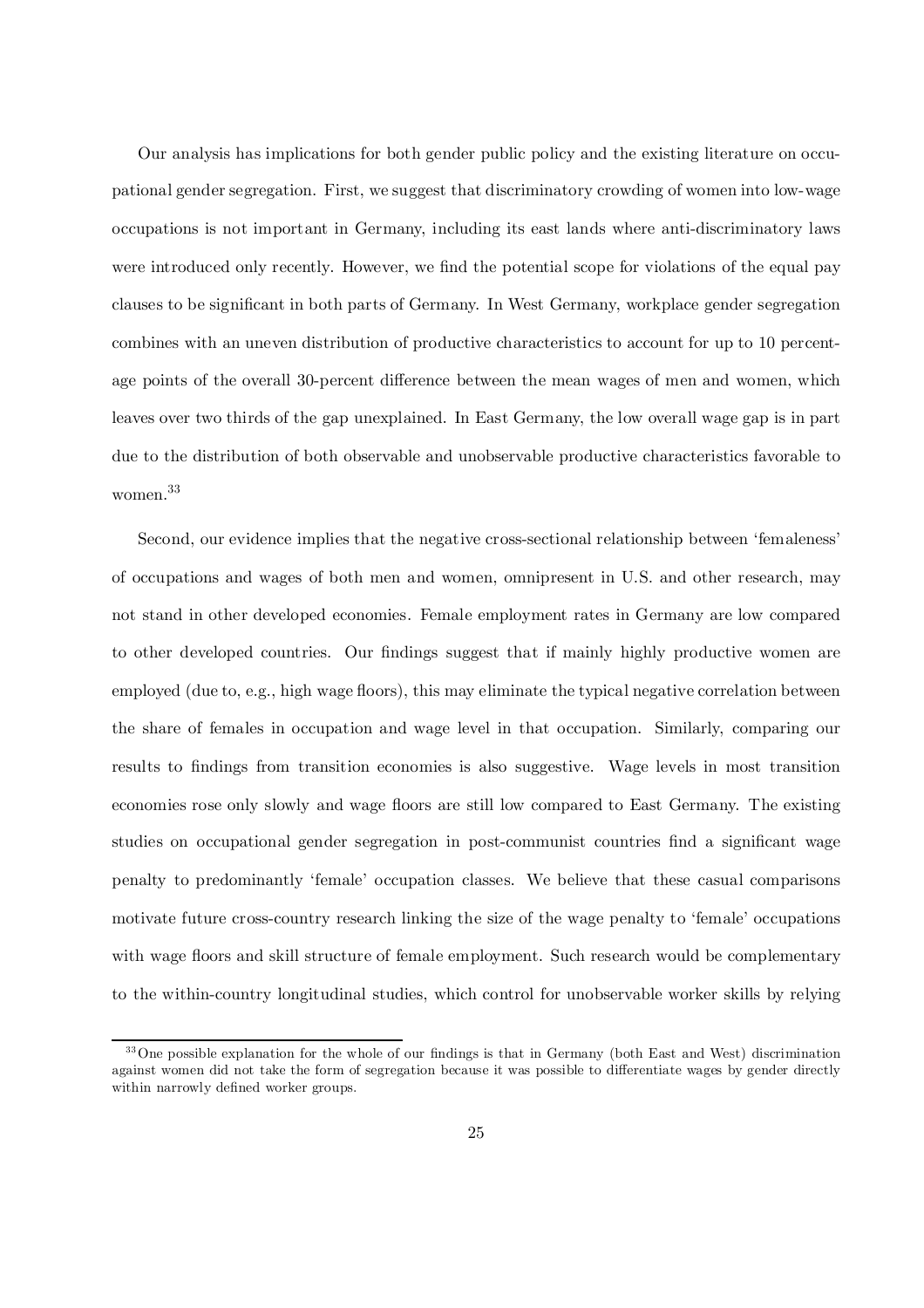on the exogeneity of worker occupation moves.

#### Bibliography

- Baker, M., and N.M. Fortin (1999) "Women's Wages in Women's Work: A U.S./Canada Comparison of the Roles of Unions and "Public Goods" Sector Jobs," American Economic Review, 89 (2): 198-203.
- Baker, M., and N.M. Fortin (2001) "Occupational Gender Composition and Wages in Canada, 1987-1988," Canadian Journal of Economics, 34 (2): 345-376.
- Bayard, K., Hellerstein, J., Neumark D. and K. Troske (in press) "New Evidence on gender Segregation and gender Differences in Wages from Matched Employee-Employer Data," forthcoming in Journal of Labor Economics.
- Beaudry, P., and D.A. Green (2003) "Wages and Employment in the United States and Germany: What Explains the Difference?" American Economic Review, 93 (3): 573-602.
- Bender, Stefan, Haas, Anette, and Christoph Klose (2000) "IAB Employment Subsample 1975-1995 Opportunities for Analysis Provided by the Anonymised Subsample," IZA Discussion Paper No. 117.
- Bertola, G., Blau F.D., and L. Kahn (2002) "Labor Market Institutions and Demographic Employment Patterns," CEPR Discussion Paper No. 3448.
- Blau F.D. and L.M. Kahn (2003) "Understanding international differences in the gender pay gap," Journal of Labor Economics, 21 (1), 106-144.
- Bonin, H. and R. Euwals (2002) "Participation Behavior of East German Women After German Unification," CEPR Discussion Paper No. 3201.
- Brainerd, E. (1998) "Winners and Losers in Transition," American Economic Review, 88(5), 1094-1116.
- Brainerd, E. (2000) "Women in Transition: Changes in Gender Wage Differentials in Eastern Europe and the Former Soviet Union," Industrial and Labor Relations Review, 54(1), 138-162.
- Burda, M., and J. Hunt (2001) "From Reunification to Economic Integration: Productivity and Labor Markets in Germany," Brookings Papers on Economic Activity, 2:1-71.
- Dickens, W.T., and B.A. Ross (1984) "Consistent Estimation Using Data from More than One Sample," Technical Working Paper no. 33, Cambridge, MA: National Bureau of Economic Research.
- Duncan, O.T., and B. Duncan (1955) "A Methodological Analysis of Segregation Indexes", American Sociological Review, 20: 210-217.
- Filer, R.K. (1986) "The Role of Personality and Tastes in Determining Occupational Structure," Industrial and Labor Relations Review, 39 (3): 412-424.
- Freeman, R.B., and R. Schettkat (2000) "The Role of Wage and Skill Differences in US-German Employment Differences," NBER Working Paper No. 7474.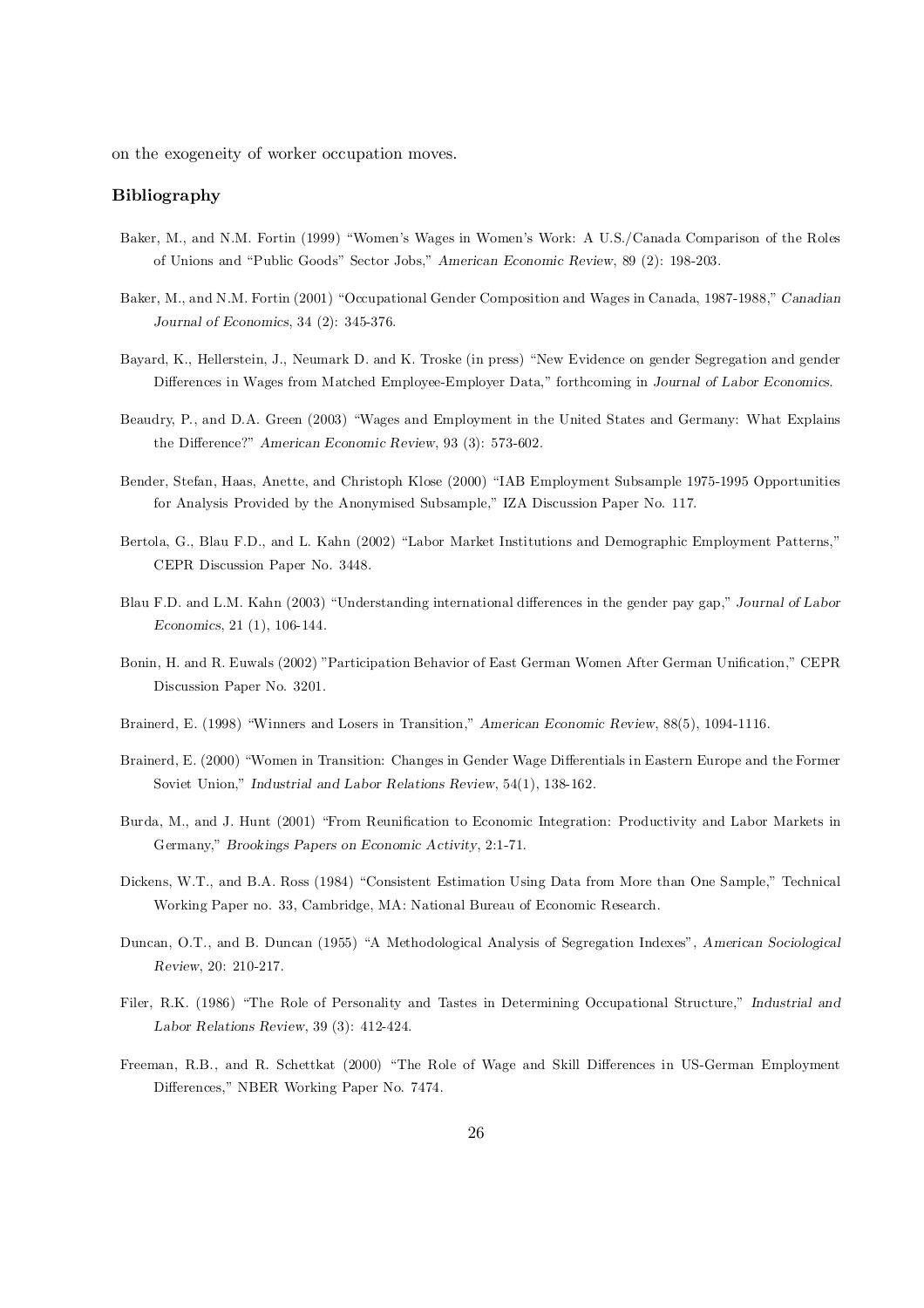- Gibbons, Robert, and Lawrence F. Katz (1992) "Does Unmeasured Ability Explain Inter-industry Wage Differentials?" Review of Economic Studies, 59(3): 515-35.
- Groshen, E.L. (1991) "The Structure of the Female/Male Wage Differential: Is it Who You Are, What You Do, or Where You Work?," Journal of Human Resources, 26 (3), 457-72.
- Hunt, J. (2002) "The Transition in East Germany: When is a Ten Per Cent Fall in the Gender Pay Gap Bad News," Journal of Labor Economics, 20 (1), 148-169.
- Jolliffe, D. (2001) "The Gender Wage Gap in Bulgaria: A Semiparametric Estimation of Discrimination," William Davidson Institute Working Paper No. 401.
- Jurajda, Š. (2003) "Gender Wage Gap and Segregation in Enterprises and the Public Sector in Late Transition Countries," Journal of Comparative Economics, 31 (2), pp. 199-222.
- Killingsworth, M. (1990) The Economics of Comparable Worth, Kalamazoo, Michigan: W. E. Upjohn Institute for Employment Research.
- Kremer, M. (1993) "The O-ring theory of Economic Development," Quarterly Journal of Economics, 108 (3), 551- 575.
- Macpherson, D., and B.T. Hirsh (1995) "Wages and Gender Composition: Why Do Women's Jobs Pay Less," Journal of Labor Economics, 13, 426-471.
- Newell, A., and B. Reilly (2000) "The Gender Wage Gap in the Transition from Communism: Some Empirical Evidence," William Davidson Institute Working Paper No. 305.
- Oaxaca, R. (1973) "Male-Female Wage Differentials in Urban Labor Markets," International Economic Review, 14(3), 693-709.
- Oaxaca, R. and M.R. Ransom (1994) "On Discrimination and the Decomposition of Wage Differentials," Journal of Econometrics, 61, 5-21.
- Ogloblin, C.G. (1999) "The Gender Earnings Differential in the Russian Transition Economy," Industrial and Labor Relations Review, 52(4), 602-27.
- Powel, J.L. (1984) "Least Absolute Deviation Estimation for the Censored Regression Model," Journal of Econometrics, 25(3), 303-25.
- Pannenberg, M. (2002) "Long-Term Effects of Unpaid Overtime: Evidence for West Germany" IZA Discussion Paper No. 614.
- Riphahn, T., Snower, D. J., and K. F. Zimmermann, eds. (2001) Employment Policy in Transition: The Lessons of German Integration for the Labour Market, Springer-Verlag, Heidelberg.
- Wolf, E. (2002) "Lower Wage Rates for Fewer Hours? A Simultaneous Wage-Hours Model for Germany ," Labour Economics, 9, 643-663.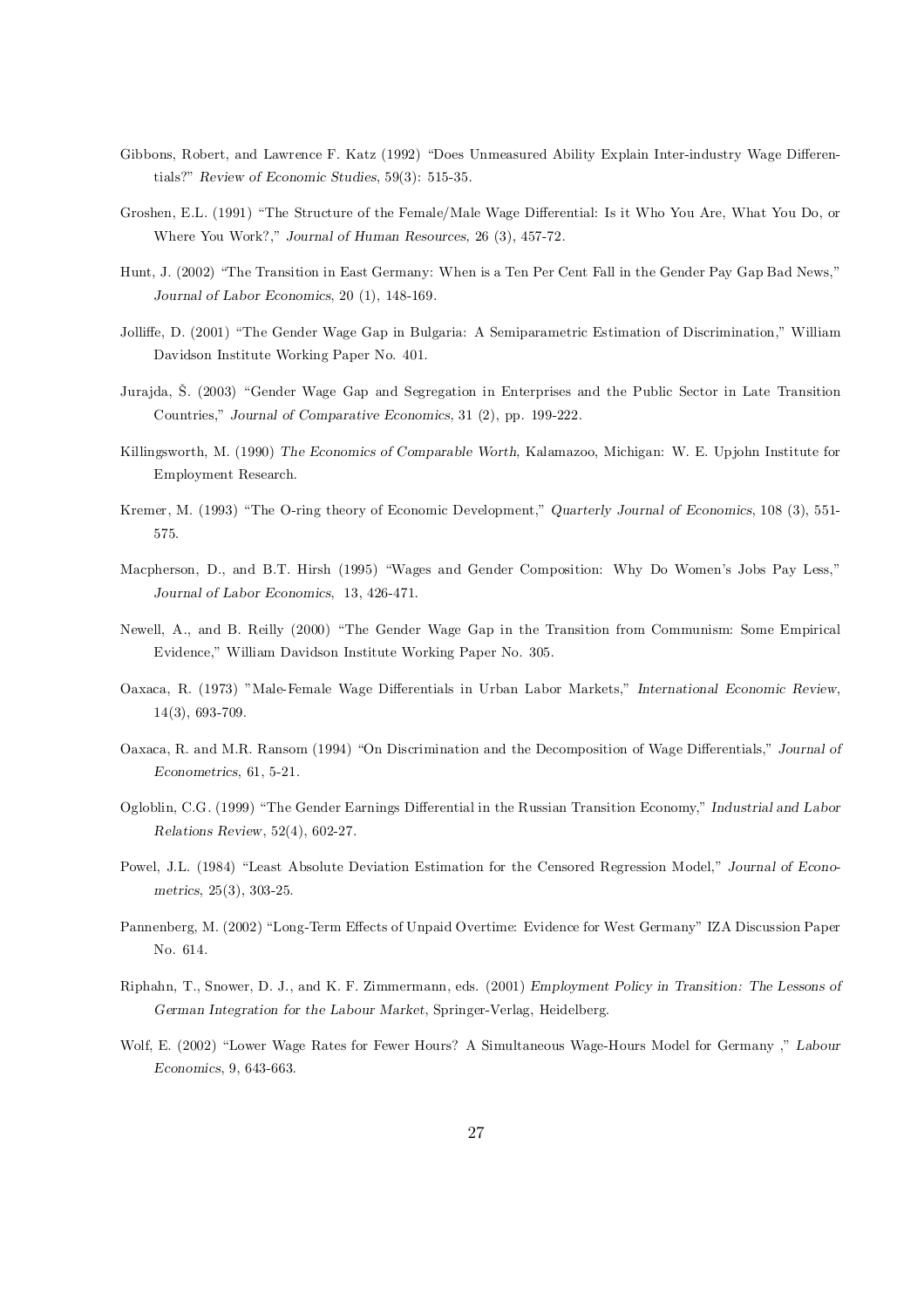|                                          | $IAB^b$                 |        | GSOEP <sup>c</sup> |       |
|------------------------------------------|-------------------------|--------|--------------------|-------|
|                                          | West                    | East   | West               | East  |
|                                          | Demographic Composision |        |                    |       |
| Mean age                                 | 39.1                    | 39.6   | 39.4               | 40.4  |
| Female (%)                               | 33.1                    | 38.9   | 33.2               | 40.1  |
| Education $(\%)$                         |                         |        |                    |       |
| No apprenticeship, no abitur             | 13.4                    | 4.4    | 13.5               | 4.0   |
| Apprenticeship, no abitur                | 72.5                    | 78.9   | 69.7               | 78.3  |
| Abitur                                   | 4.7                     | 3.4    | 5.4                | 6.0   |
| College or university                    | 9.4                     | 13.3   | 11.5               | 11.7  |
| Firm size $<$ 20 workers $(\%)$          | 23.2                    | 24.9   | 19.3               | 26.2  |
| No. of workers                           | 141,222                 | 40,094 | 2,034              | 1,425 |
| No. of firms                             | 84,307                  | 25,349 |                    |       |
| <b>Wages and Gender Wage Gaps</b>        |                         |        |                    |       |
| Median daily wage <sup>d</sup>           | 153                     | 109    | 210                | 150   |
| Median gender wage gap <sup>e</sup>      | 21.8                    | $-0.9$ | 22.2               | 3.2   |
| Median gap within job cells <sup>f</sup> | 14.5                    | 6.7    |                    |       |
| No. of job cells                         | 5,044                   | 1,349  |                    |       |
| Avg. no. of workers per firm in data     | 10.5                    | 4.8    |                    |       |

**Table 1: Descriptive Statistics of the IAB and GSOEP 1995 Worker Samples<sup>a</sup>**

<sup>a</sup> Observations for full-time workers with gross daily wage above 60DM; no civil servants, self-employed, home workers, or trainees, and no non-Germans.

<sup>b</sup>Sample based on a cross-section of end-of-year social-security notifications.

<sup>c</sup>Sub-sample mimicking the IAB data (a); person-specific cross-sectional weights are used.

<sup>d</sup>GSOEP daily wages approximated by dividing monthly salaries by hours worked. ???

<sup>e</sup> Female Wage Disadvantage as % of Male Wage  $(1-w_f/w_m)$ 

 ${}^{\text{f}}$ A job cell consists of workers in the same firm with the same occupation.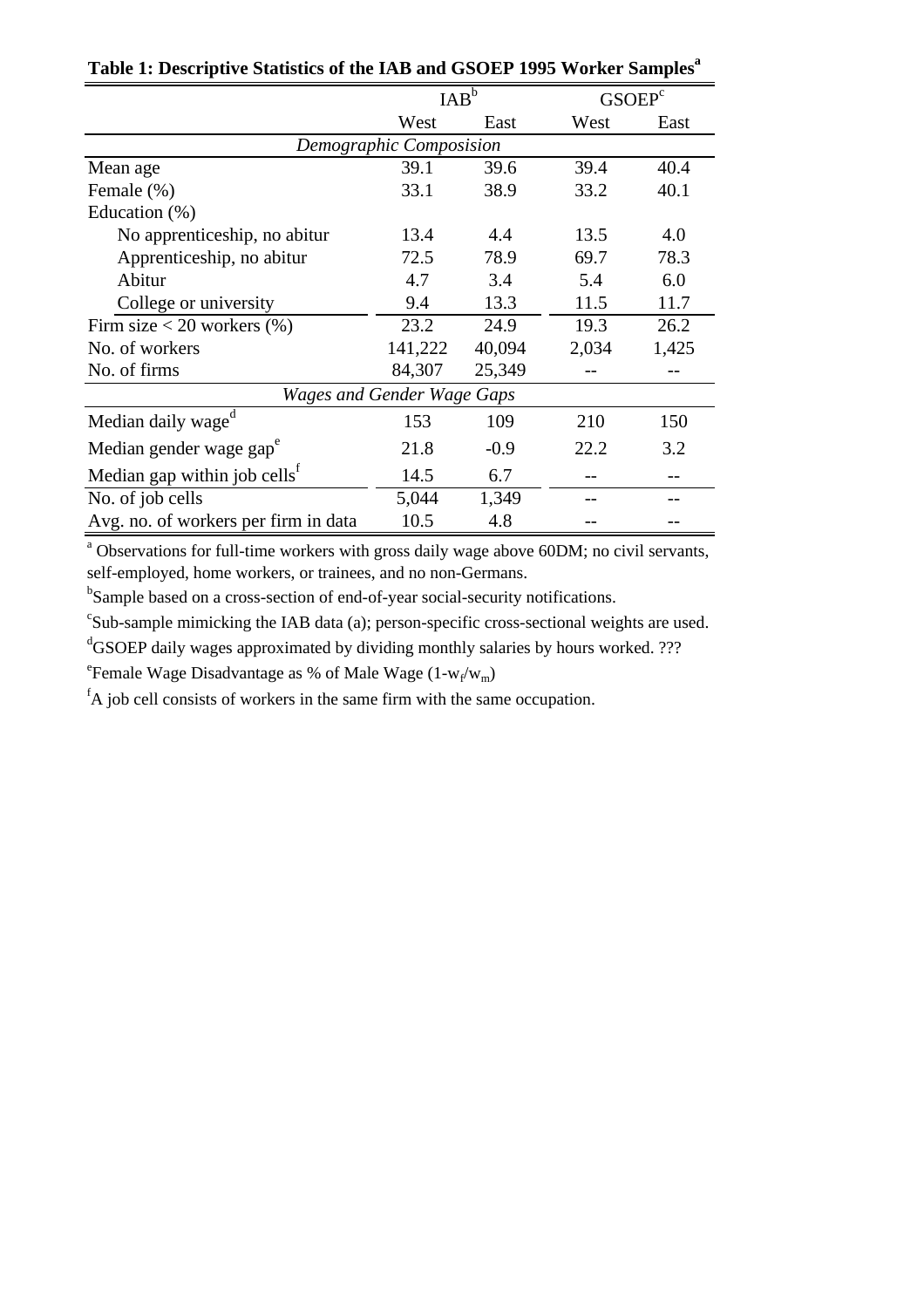| Education                    | Age group                                                                                                                                                           | West Germany | <b>East Germany</b>                                                                | Difference | West Germany | East Germany |
|------------------------------|---------------------------------------------------------------------------------------------------------------------------------------------------------------------|--------------|------------------------------------------------------------------------------------|------------|--------------|--------------|
|                              | Duncan Segregation Index<br>$30-44$<br>60<br>69<br>>44<br>62<br>67<br>$<$ 30<br>74<br>68<br>$30-44$<br>65<br>>44<br>67<br>69<br>$30 - 44$<br>40<br>$\overline{4}$ . |              |                                                                                    |            |              |              |
| No apprenticeship, no abitur |                                                                                                                                                                     |              | Group's Share of Employment (%)<br>19<br>38<br>30<br>25<br>24<br>$-19$<br>43<br>61 |            |              |              |
|                              |                                                                                                                                                                     |              |                                                                                    |            |              |              |
| Apprenticeship, no abitur    |                                                                                                                                                                     |              |                                                                                    |            |              |              |
|                              |                                                                                                                                                                     |              |                                                                                    |            |              |              |
|                              |                                                                                                                                                                     |              |                                                                                    |            |              |              |
| College or university        | >44                                                                                                                                                                 |              |                                                                                    |            |              |              |

#### **Table 2: Occupational Segregation by Demographic Characteristics**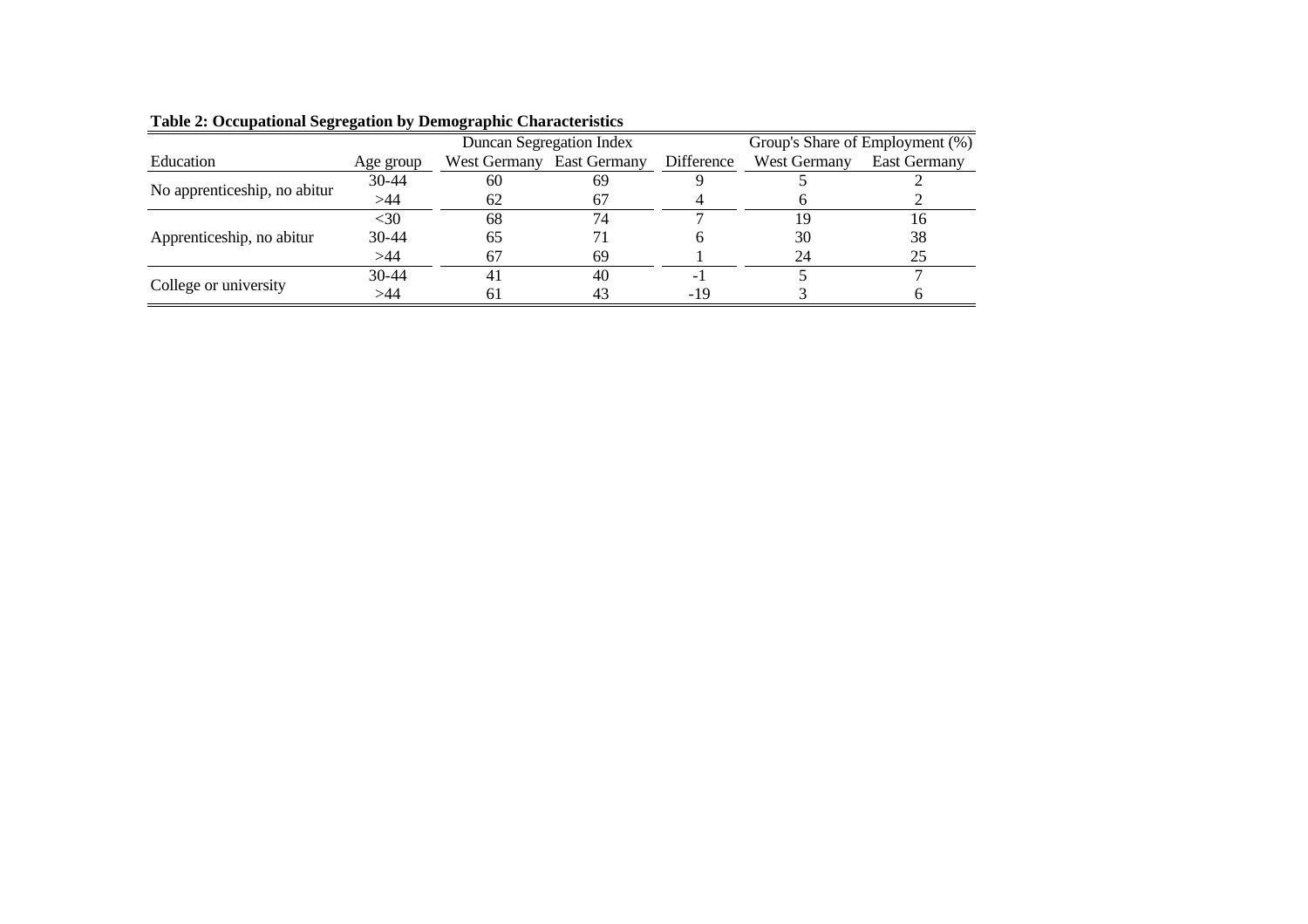|  |  |  |  |  |  | Table 3a: Estimated Log-Daily-Wage OLS Regressions for 1995 West Germany |
|--|--|--|--|--|--|--------------------------------------------------------------------------|
|--|--|--|--|--|--|--------------------------------------------------------------------------|

|                                   |                | Men       |          |           | Women    |                      |          |           |
|-----------------------------------|----------------|-----------|----------|-----------|----------|----------------------|----------|-----------|
|                                   | coeff.         | std.error | coeff.   | std.error | coeff.   | std.error            | coeff.   | std.error |
|                                   | (1)            |           | (2)      |           | (3)      |                      | (4)      |           |
| Fraction of females in occupation | $\overline{a}$ |           | 0.037    | (0.034)   |          |                      | $-0.054$ | (0.07)    |
| Married                           | 0.073          | (0.003)   | 0.073    | (0.003)   | $-0.052$ | (0.006)              | $-0.052$ | (0.006)   |
| Number of Children                | $-0.015$       | (0.004)   | $-0.014$ | (0.004)   | $-0.011$ | (0.006)              | $-0.012$ | (0.006)   |
| Age                               | 0.036          | (0.003)   | 0.036    | (0.003)   | 0.038    | (0.002)              | 0.038    | (0.002)   |
| $Age*Age/100$                     | $-0.035$       | (0.003)   | $-0.035$ | (0.003)   | $-0.041$ | (0.002)              | $-0.041$ | (0.002)   |
| Apprenticeship, No GCE            | 0.178          | (0.015)   | 0.177    | (0.016)   | 0.183    | (0.02)               | 0.187    | (0.021)   |
| Secondary Educ. with GCE          | 0.306          | (0.024)   | 0.303    | (0.027)   | 0.285    | (0.024)              | 0.287    | (0.024)   |
| University and more               | 0.452          | (0.015)   | 0.451    | (0.016)   | 0.473    | (0.038)              | 0.465    | (0.034)   |
| Chemical & Metal                  | 0.156          | (0.033)   | 0.157    | (0.033)   | 0.147    | $(0.03\overline{1})$ | 0.149    | (0.03)    |
| Textile & Household Goods         | 0.094          | (0.036)   | 0.090    | (0.036)   | $-0.050$ | (0.044)              | $-0.045$ | (0.042)   |
| Mining & Quarrying                | 0.178          | (0.034)   | 0.177    | (0.034)   | 0.139    | (0.03)               | 0.139    | (0.029)   |
| Manufacturing                     | 0.179          | (0.033)   | 0.179    | (0.033)   | 0.136    | (0.029)              | 0.138    | (0.027)   |
| <b>Utilities</b>                  | 0.252          | (0.035)   | 0.252    | (0.035)   | 0.247    | (0.033)              | 0.256    | (0.031)   |
| Construction                      | 0.174          | (0.033)   | 0.177    | (0.033)   | 0.133    | (0.031)              | 0.138    | (0.029)   |
| Trade                             | 0.146          | (0.039)   | 0.141    | (0.04)    | 0.070    | (0.04)               | 0.076    | (0.038)   |
| Transport                         | 0.107          | (0.039)   | 0.106    | (0.038)   | 0.152    | (0.031)              | 0.155    | (0.031)   |
| Banks & Insurance                 | 0.306          | (0.033)   | 0.296    | (0.035)   | 0.308    | (0.028)              | 0.310    | (0.027)   |
| <b>Business Services</b>          | 0.240          | (0.033)   | 0.237    | (0.033)   | 0.239    | (0.03)               | 0.242    | (0.028)   |
| <b>Public Administration</b>      | 0.075          | (0.033)   | 0.069    | (0.032)   | 0.164    | (0.026)              | 0.175    | (0.029)   |
| Education                         | 0.098          | (0.032)   | 0.093    | (0.033)   | 0.189    | (0.04)               | 0.204    | (0.047)   |
| Health                            | 0.106          | (0.035)   | 0.098    | (0.037)   | 0.103    | (0.044)              | 0.121    | (0.049)   |
| <b>Other Services</b>             | 0.069          | (0.046)   | 0.061    | (0.048)   | 0.083    | (0.035)              | 0.093    | (0.034)   |
| Firm employment: 50-99            | 0.077          | (0.006)   | 0.077    | (0.006)   | 0.106    | (0.012)              | 0.105    | (0.011)   |
| 100-499                           | 0.107          | (0.008)   | 0.106    | (0.009)   | 0.161    | (0.014)              | 0.159    | (0.013)   |
| over 500                          | 0.155          | (0.004)   | 0.155    | (0.01)    | 0.247    | (0.005)              | 0.245    | (0.013)   |
| Constant                          | 3.835          | (0.015)   | 3.895    | (0.091)   | 3.659    | (0.026)              | 3.776    | (0.101)   |
| R-squared                         |                | 0.38      |          | 0.40      |          | 0.32                 |          | 0.34      |

Note: There are 274 occupations. Agriculture, elementary education, and firm size below 50 workers are in the base case. Standard errors allow for occupational clustering of errors.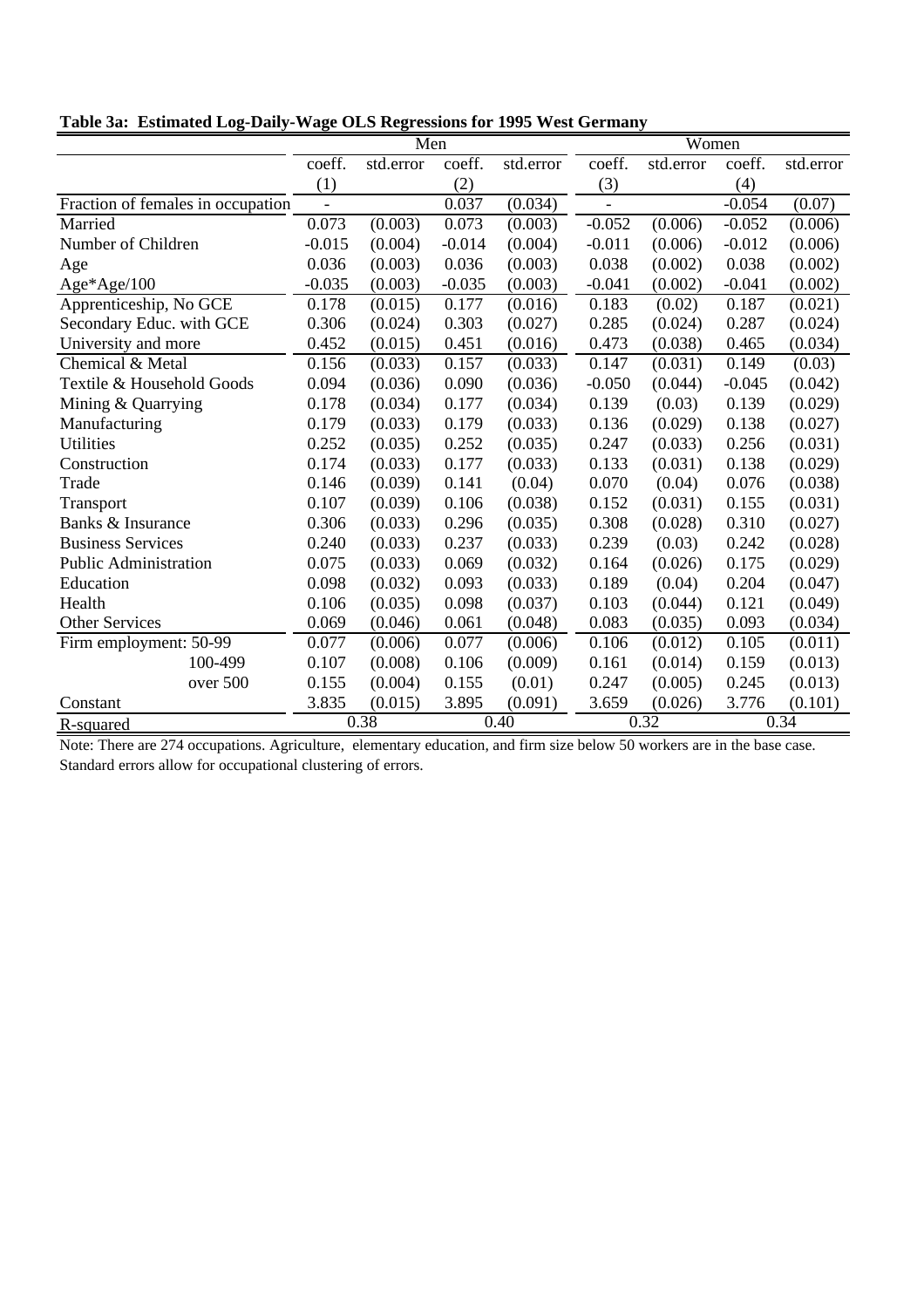|  |  |  |  | Table 3b: Estimated Log-Daily-Wage OLS Regressions for 1995 East Germany |  |  |
|--|--|--|--|--------------------------------------------------------------------------|--|--|
|--|--|--|--|--------------------------------------------------------------------------|--|--|

|                                   |                | Men       |          |           | Women          |           |          |           |
|-----------------------------------|----------------|-----------|----------|-----------|----------------|-----------|----------|-----------|
|                                   | coeff.         | std.error | coeff.   | std.error | coeff.         | std.error | coeff.   | std.error |
|                                   | (1)            |           | (2)      |           | (3)            |           | (4)      |           |
| Fraction of females in occupation | $\blacksquare$ |           | 0.124    | (0.034)   | $\overline{a}$ |           | 0.095    | (0.056)   |
| Married                           | 0.053          | (0.005)   | 0.054    | (0.005)   | 0.013          | (0.005)   | 0.012    | (0.005)   |
| Number of Children                | $-0.007$       | (0.005)   | $-0.006$ | (0.005)   | $-0.005$       | (0.006)   | $-0.005$ | (0.006)   |
| Age                               | 0.019          | (0.002)   | 0.019    | (0.002)   | 0.028          | (0.002)   | 0.028    | (0.002)   |
| Age*Age/100                       | $-0.020$       | (0.002)   | $-0.021$ | (0.002)   | $-0.029$       | (0.003)   | $-0.030$ | (0.003)   |
| Apprenticeship, No GCE            | 0.083          | (0.018)   | 0.083    | (0.018)   | 0.166          | (0.021)   | 0.154    | (0.022)   |
| Secondary Educ. with GCE          | 0.295          | (0.031)   | 0.282    | (0.033)   | 0.293          | (0.039)   | 0.283    | (0.042)   |
| University and more               | 0.456          | (0.03)    | 0.438    | (0.036)   | 0.458          | (0.041)   | 0.456    | (0.043)   |
| Chemical & Metal                  | 0.160          | (0.016)   | 0.179    | (0.018)   | 0.115          | (0.04)    | 0.108    | (0.037)   |
| Textile & Household Goods         | 0.097          | (0.026)   | 0.096    | (0.028)   | 0.024          | (0.03)    | 0.016    | (0.032)   |
| Mining & Quarrying                | 0.160          | (0.019)   | 0.170    | (0.02)    | 0.165          | (0.025)   | 0.161    | (0.026)   |
| Manufacturing                     | 0.206          | (0.019)   | 0.219    | (0.02)    | 0.172          | (0.022)   | 0.162    | (0.022)   |
| <b>Utilities</b>                  | 0.346          | (0.02)    | 0.360    | (0.022)   | 0.398          | (0.021)   | 0.382    | (0.024)   |
| Construction                      | 0.214          | (0.019)   | 0.235    | (0.021)   | 0.231          | (0.016)   | 0.216    | (0.021)   |
| Trade                             | 0.172          | (0.034)   | 0.170    | (0.034)   | 0.198          | (0.035)   | 0.181    | (0.038)   |
| Transport                         | 0.221          | (0.033)   | 0.232    | (0.029)   | 0.337          | (0.023)   | 0.320    | (0.023)   |
| Banks & Insurance                 | 0.419          | (0.031)   | 0.375    | (0.038)   | 0.509          | (0.021)   | 0.479    | (0.023)   |
| <b>Business Services</b>          | 0.326          | (0.022)   | 0.332    | (0.022)   | 0.363          | (0.024)   | 0.347    | (0.027)   |
| <b>Public Administration</b>      | 0.213          | (0.037)   | 0.196    | (0.026)   | 0.324          | (0.026)   | 0.296    | (0.029)   |
| Education                         | 0.235          | (0.038)   | 0.220    | (0.032)   | 0.371          | (0.045)   | 0.347    | (0.044)   |
| Health                            | 0.259          | (0.024)   | 0.254    | (0.025)   | 0.303          | (0.065)   | 0.264    | (0.06)    |
| <b>Other Services</b>             | 0.163          | (0.041)   | 0.142    | (0.043)   | 0.217          | (0.036)   | 0.192    | (0.036)   |
| Firm employment: 50-99            | 0.057          | (0.009)   | 0.057    | (0.009)   | 0.068          | (0.018)   | 0.072    | (0.017)   |
| 100-499                           | 0.093          | (0.013)   | 0.091    | (0.013)   | 0.096          | (0.024)   | 0.101    | (0.023)   |
| over 500                          | 0.148          | (0.009)   | 0.145    | (0.017)   | 0.176          | (0.025)   | 0.180    | (0.025)   |
| Constant                          | 3.902          | (0.026)   | 3.842    | (0.054)   | 3.519          | (0.034)   | 3.373    | (0.084)   |
| R-squared                         |                | 0.34      |          | 0.39      |                | 0.38      |          | 0.40      |

Note: There are 274 occupations. Agriculture, elementary education, and firm size below 50 workers are in the base case. Standard errors allow for occupational clustering of errors.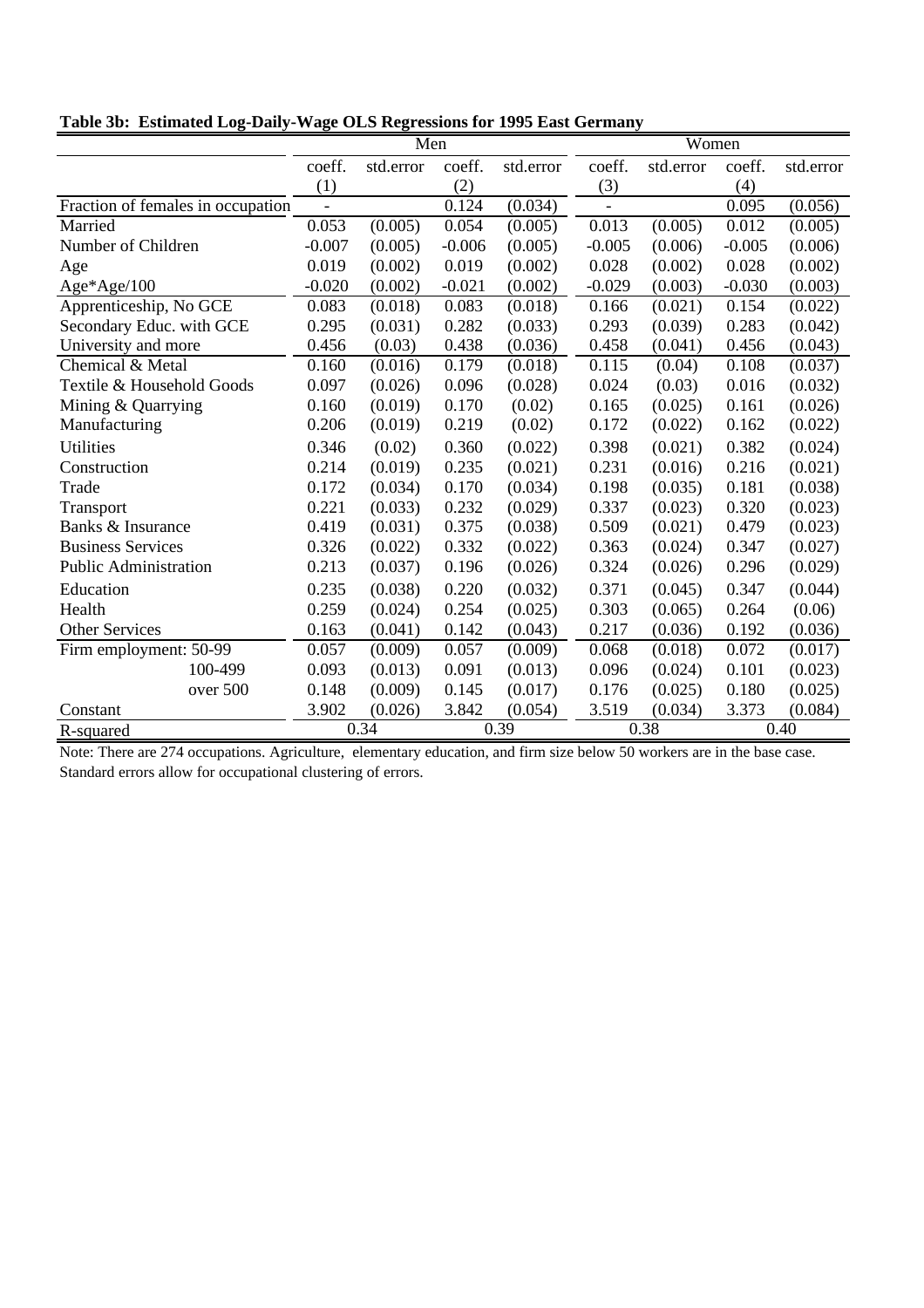|                              | Average     | Difference          | Absolute                 | Average     | Difference          | Absolute     |
|------------------------------|-------------|---------------------|--------------------------|-------------|---------------------|--------------|
|                              | Coefficient | in Mean X           | Contribution             | Coefficient | in Mean X           | Contribution |
|                              | (1)         | (2)                 | $(1)$ <sup>*</sup> $(2)$ | (3)         | (4)                 | $(3)*(4)$    |
|                              |             | <b>West Germany</b> |                          |             | <b>East Germany</b> |              |
| Married                      | 0.032       | 0.177               | 0.006                    | 0.038       | $-0.045$            | $-0.002$     |
| Number of Children           | $-0.014$    | 0.052               | $-0.001$                 | $-0.008$    | 0.069               | $-0.001$     |
| Age                          | 0.037       | 3.205               | 0.117                    | 0.022       | $-0.158$            | $-0.004$     |
| $Age*Age/100$                | $-0.037$    | 2.405               | $-0.089$                 | $-0.024$    | $-0.055$            | 0.001        |
| Apprenticeship, No GCE       | 0.179       | $-0.002$            | 0.000                    | 0.114       | 0.003               | 0.000        |
| Secondary Educ. with GCE     | 0.299       | $-0.025$            | $-0.007$                 | 0.293       | $-0.017$            | $-0.005$     |
| University and more          | 0.459       | 0.050               | 0.023                    | 0.451       | $-0.010$            | $-0.005$     |
| Chemical & Metal             | 0.153       | 0.043               | 0.007                    | 0.141       | 0.060               | 0.008        |
| Textile & Household Goods    | 0.046       | $-0.016$            | $-0.001$                 | 0.067       | $-0.009$            | $-0.001$     |
| Mining & Quarrying           | 0.165       | 0.052               | 0.009                    | 0.161       | 0.033               | 0.005        |
| Manufacturing                | 0.165       | 0.108               | 0.018                    | 0.191       | 0.054               | 0.010        |
| <b>Utilities</b>             | 0.251       | 0.020               | 0.005                    | 0.362       | 0.013               | 0.005        |
| Construction                 | 0.160       | 0.083               | 0.013                    | 0.220       | 0.205               | 0.045        |
| Trade                        | 0.121       | $-0.048$            | $-0.006$                 | 0.181       | 0.005               | 0.001        |
| Transport                    | 0.122       | 0.029               | 0.004                    | 0.265       | 0.033               | 0.009        |
| Banks & Insurance            | 0.307       | $-0.025$            | $-0.008$                 | 0.451       | $-0.030$            | $-0.014$     |
| <b>Business Services</b>     | 0.240       | $-0.002$            | 0.000                    | 0.338       | $-0.005$            | $-0.002$     |
| <b>Public Administration</b> | 0.104       | $-0.042$            | $-0.004$                 | 0.255       | $-0.180$            | $-0.046$     |
| Education                    | 0.128       | $-0.026$            | $-0.003$                 | 0.288       | $-0.045$            | $-0.013$     |
| Health                       | 0.105       | $-0.100$            | $-0.011$                 | 0.273       | $-0.092$            | $-0.025$     |
| <b>Other Services</b>        | 0.073       | $-0.080$            | $-0.006$                 | 0.182       | $-0.055$            | $-0.010$     |
| Firm employment: 50-99       | 0.087       | 0.005               | 0.000                    | 0.061       | 0.028               | 0.002        |
| 100-499                      | 0.125       | 0.003               | 0.000                    | 0.093       | $-0.034$            | $-0.003$     |
| over 500                     | 0.185       | 0.055               | 0.010                    | 0.158       | $-0.104$            | $-0.017$     |
| Total contribution           |             |                     | 0.075                    |             |                     | $-0.058$     |

**Table 4: Wage Gap Contribution of Worker and Firm Characteristics in 1995**

Note: Column (1) is the female-employment-share weighted average of columns (1) and (3) of Tables 3a and 3b.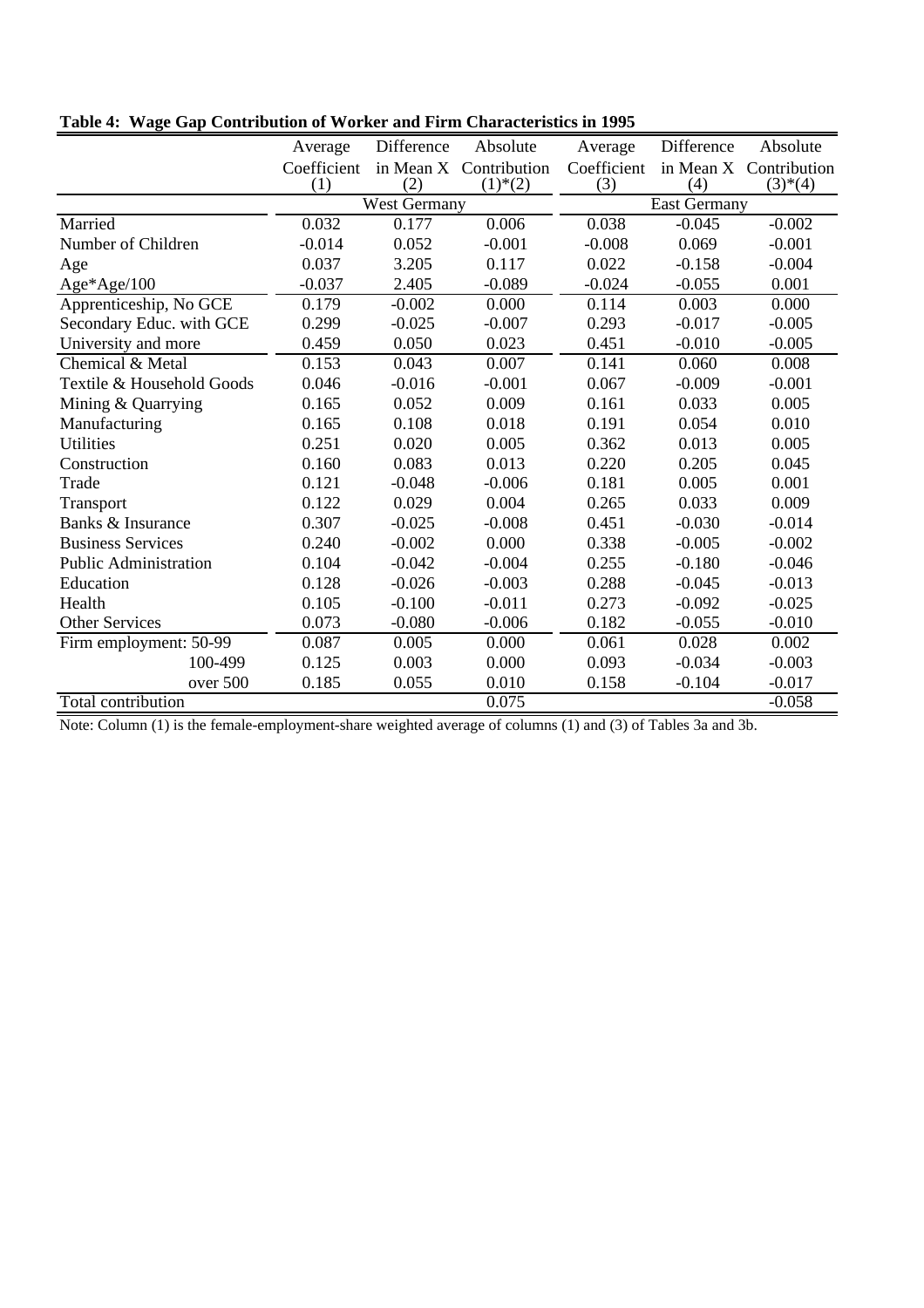|                   | coeff.              | std.error            | coeff.   | std.error            | coeff.   | std.error             | coeff.            | std.error            | coeff. | std.error            | coeff.   | std.error   |
|-------------------|---------------------|----------------------|----------|----------------------|----------|-----------------------|-------------------|----------------------|--------|----------------------|----------|-------------|
|                   | $\left( 1\right)$   |                      | (2)      |                      | (3)      |                       | $\left( 4\right)$ |                      | (5)    |                      | (6)      |             |
|                   |                     |                      |          |                      |          | <b>West Germany</b>   |                   |                      |        |                      |          |             |
| Men               | 0.057               | (0.065)              | 0.037    | (0.034)              | $-0.027$ | (0.026)               | $-0.055$          | (0.03)               | 0.079  | (0.052)              | 0.043    | (0.005)     |
| Women             | $-0.138$            | (0.105)              | $-0.054$ | (0.07)               | $-0.002$ | (0.052)               | $-0.090$          | (0.049)              | 0.008  | (0.097)              | $-0.049$ | (0.009)     |
|                   | <b>East Germany</b> |                      |          |                      |          |                       |                   |                      |        |                      |          |             |
| Men               | 0.295               | (0.063)              | 0.124    | (0.034)              | 0.057    | (0.029)               | 0.05              | (0.03)               | 0.167  | (0.044)              | 0.097    | (0.012)     |
| Women             | 0.138               | (0.085)              | 0.095    | (0.056)              | 0.065    | (0.039)               | 0.041             | (0.054)              | 0.132  | (0.071)              | 0.109    | (0.011)     |
| Estimator         |                     | <b>Least Squares</b> |          | <b>Least Squares</b> |          | <b>Least Squares</b>  |                   | <b>Least Squares</b> |        | <b>Least Squares</b> |          | <b>CLAD</b> |
| Sample            |                     | all workers          |          | all workers          |          | all workers           |                   | age<30               |        | $\text{age} > 44$    |          | all workers |
| Standard controls |                     | N <sub>o</sub>       |          | Yes                  |          | Yes+Avg Educ. in Occ. |                   | Yes                  |        | Yes                  |          | Yes         |

**Table 5: Occupational Gender Composition Coefficients from Cross-Sectional Specifications**

Note: For a list of standard controls see Table 3. Least-Squares standard errors allow for occupational clustering of unobservables.

#### **Table 6: Occupational Gender Composition Coefficients from the 1992-1995 Panel Sub-Sample**

|                   | coeff.   | std.error            | coeff.   | std.error            | coeff.              | std.error           | coeff.              | std.error         |
|-------------------|----------|----------------------|----------|----------------------|---------------------|---------------------|---------------------|-------------------|
|                   | (1)      |                      | (2)      |                      | (3)                 |                     | $\left( 4\right)$   |                   |
|                   |          |                      |          |                      |                     | <b>West Germany</b> |                     |                   |
| Men               | 0.057    | (0.036)              | 0.070    | (0.045)              | $-0.034$            | (0.014)             | $-0.035$            | (0.014)           |
| Women             | $-0.050$ | (0.073)              | $-0.128$ | (0.073)              | $-0.091$            | (0.023)             | $-0.078$            | (0.022)           |
|                   |          | <b>East Germany</b>  |          |                      |                     |                     |                     |                   |
| Men               | 0.152    | (0.032)              | 0.164    | (0.037)              | $-0.014$            | (0.031)             | 0.008               | (0.025)           |
| Women             | 0.020    | (0.047)              | 0.111    | (0.054)              | $-0.024$            | (0.053)             | 0.029               | (0.038)           |
| Estimator         |          | <b>Least Squares</b> |          | <b>Least Squares</b> | Person Fixed Effect |                     | Person Fixed Effect |                   |
| Sample            |          | all workers          |          | occupation movers    |                     | all workers         |                     | occupation movers |
| Standard controls |          | <b>Yes</b>           |          | Yes                  |                     | Yes                 |                     | Yes               |

Note: For a list of standard controls see Table 3. The panel subsample is based on workers employed in both 1992 and 1995. Standard errors allow for occupational clustering of unboservables; in columns (3) and (4) the clusters correspond to pairs of occupations across the two years.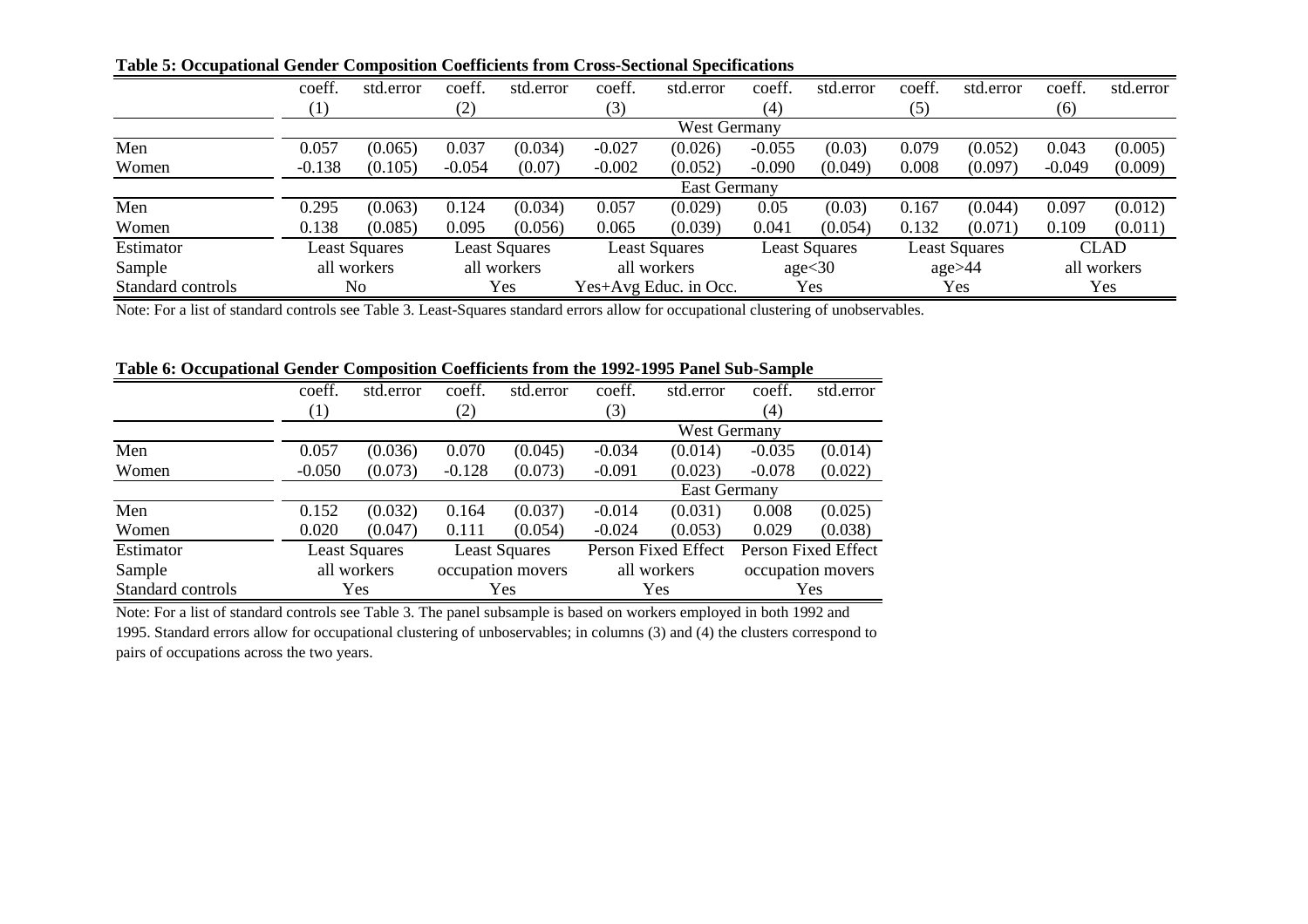|                              |          | <b>West Germany</b> | <b>East Germany</b> |          |
|------------------------------|----------|---------------------|---------------------|----------|
|                              | Men      | Women               | Men                 | Women    |
| Female fraction in occ.      | 0.043    | $-0.049$            | 0.097               | 0.109    |
| Married                      | 0.077    | $-0.011$            | 0.054               | 0.020    |
| Number of Children           | $-0.021$ | $-0.011$            | $-0.011$            | $-0.005$ |
| Age                          | 0.036    | 0.042               | 0.019               | 0.034    |
| $Age*Age/100$                | $-0.034$ | $-0.044$            | $-0.020$            | $-0.037$ |
| Apprent., no GCE             | 0.186    | 0.198               | 0.089               | 0.186    |
| Secondary Educ. GCE          | 0.342    | 0.266               | 0.264               | 0.273    |
| University and more          | 0.566    | 0.545               | 0.507               | 0.497    |
| Chemical & Metal             | 0.130    | $-0.004$            | 0.264               | 0.095    |
| Textile & Household          | 0.089    | $-0.180$            | 0.199               | 0.059    |
| Mining & Quarrying           | 0.157    | 0.005               | 0.225               | 0.233    |
| Manufacturing                | 0.164    | $-0.001$            | 0.341               | 0.304    |
| <b>Utilities</b>             | 0.243    | 0.074               | 0.432               | 0.480    |
| Construction                 | 0.178    | 0.013               | 0.328               | 0.247    |
| Trade                        | 0.110    | $-0.103$            | 0.215               | 0.219    |
| Transport                    | 0.075    | $-0.018$            | 0.351               | 0.420    |
| Banks & Insurance            | 0.300    | 0.151               | 0.383               | 0.510    |
| <b>Business Services</b>     | 0.267    | 0.097               | 0.409               | 0.535    |
| <b>Public Administration</b> | $-0.010$ | $-0.051$            | 0.277               | 0.364    |
| Education                    | $-0.008$ | $-0.042$            | 0.294               | 0.409    |
| Health                       | 0.048    | $-0.009$            | 0.392               | 0.430    |
| <b>Other Services</b>        | 0.066    | 0.000               | 0.316               | 0.344    |
| Firm empl.: 50-99            | 0.030    | 0.018               | 0.024               | $-0.009$ |
| 100-499                      | 0.068    | 0.068               | 0.069               | 0.026    |
| over 500                     | 0.127    | 0.120               | 0.117               | 0.091    |
| Constant                     | 3.847    | 3.814               | 3.831               | 3.277    |